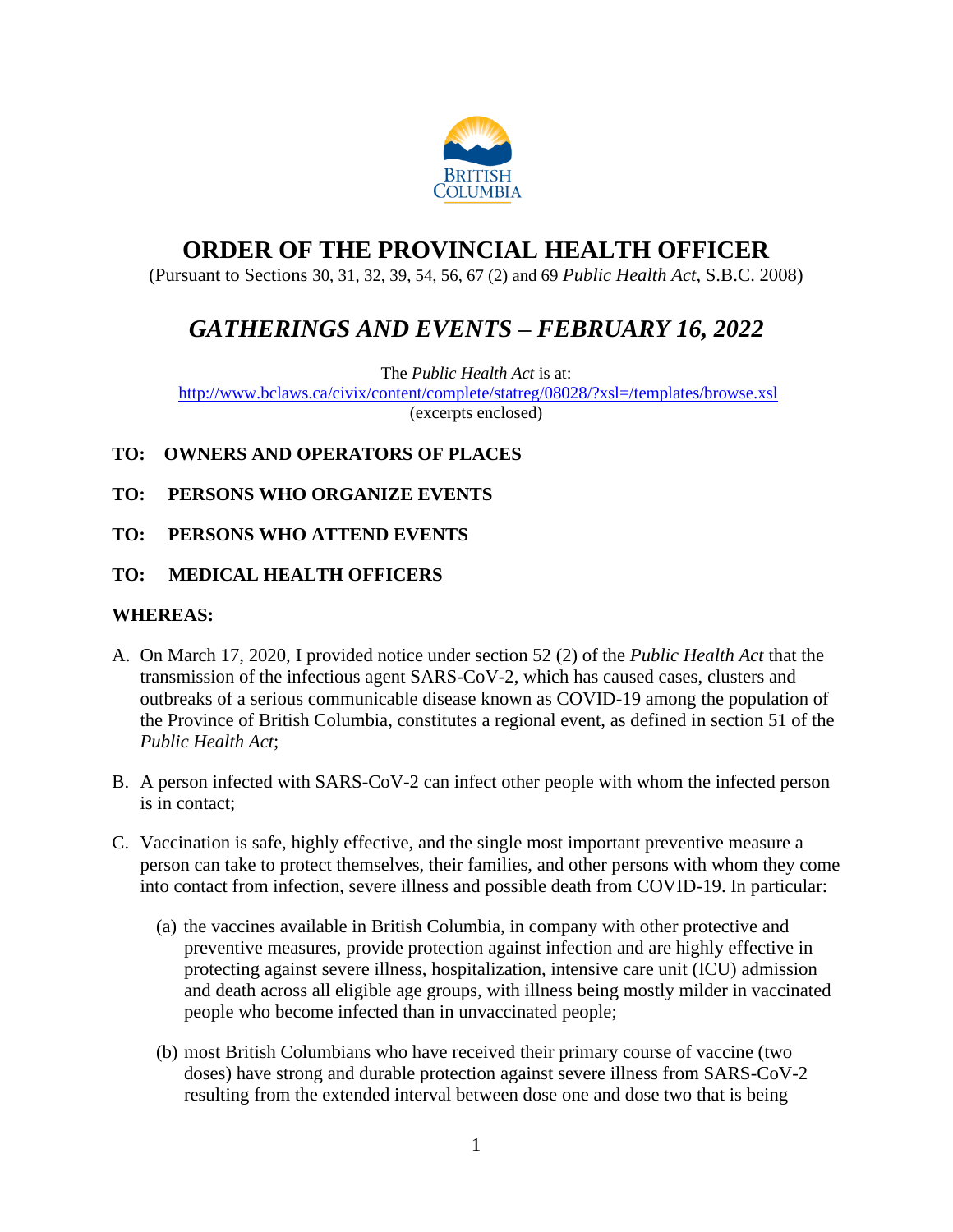utilized in British Columbia; in addition, a new vaccine is now being offered which only requires one dose to be effective, and booster doses are being implemented in order to reinforce the protection afforded by vaccination; and

- (c) a full course of vaccine provides more effective and durable protection against infection and severe illness than natural immunity from prior COVID-19 infection alone, or natural immunity in combination with a single-dose of vaccine;
- D. Vaccines, which prevent or reduce the risk of infection with SARS-CoV-2, have been and continue to be readily available in British Columbia, and while substantial progress has been made in vaccinating the population of British Columbia 12 years of age and older, and children aged 5 to 11 years of age are now being vaccinated, a portion of the public remains unvaccinated, and there are communities where vaccination rates are low;
- E. Communities with low vaccination rates have experienced rapid spread of SARS-CoV-2, causing serious illness and increases in hospitalizations and ICU admissions, primarily in unvaccinated people. In contrast, communities with high vaccination rates have seen corresponding less serious illness and lower per capita hospitalization, ICU admission and death rates;
- F. Unvaccinated people are at greater risk than vaccinated people of being infected with SARS-CoV-2, and unvaccinated people who are infected, experience significantly higher rates of hospitalization, ICU-level care and invasive mechanical ventilation, complications and death when compared with vaccinated people. Unvaccinated people are also at higher risk of transmitting SARS-CoV-2 to other people, including vaccinated people;
- G. People who are vaccinated can be infected with SARS-CoV-2, but experience less severity of illness than unvaccinated people, especially in younger populations. Vaccinated persons who contract COVID-19 can transmit SARS-CoV-2, but since they are generally contagious for shorter periods of time and are less symptomatic, they are less likely to transmit SARS-CoV-2, when compared to unvaccinated infected persons;
- H. The ongoing incidence of COVID-19 and serious health consequences that result has been exacerbated over time, first by the arrival of the highly transmissible Delta variant of SARS-CoV-2, which caused significantly more rapid transmission and increased severity of illness, particularly in younger unvaccinated people, than earlier variants, and now by the arrival of the even more transmissible Omicron variant, which is responsible for a surge in infections, and is now the dominant strain of SARS-CoV-2 circulating in the province;
- I. Absent vaccination, British Columbia would be in a far more challenging situation than the fragile balance our current immunization rates have provided, but the transmissibility of the Delta and Omicron variants means that higher vaccination rates than previously expected are now required to maintain this balance, control transmission, reduce case numbers and serious outcomes, and, most importantly, given the high case rates we are presently experiencing with Omicron, reduce the burden on the healthcare system, particularly hospital and ICU admissions going forward;
- J. The emergence of the Omicron variant, which is leading to significant surges in infection and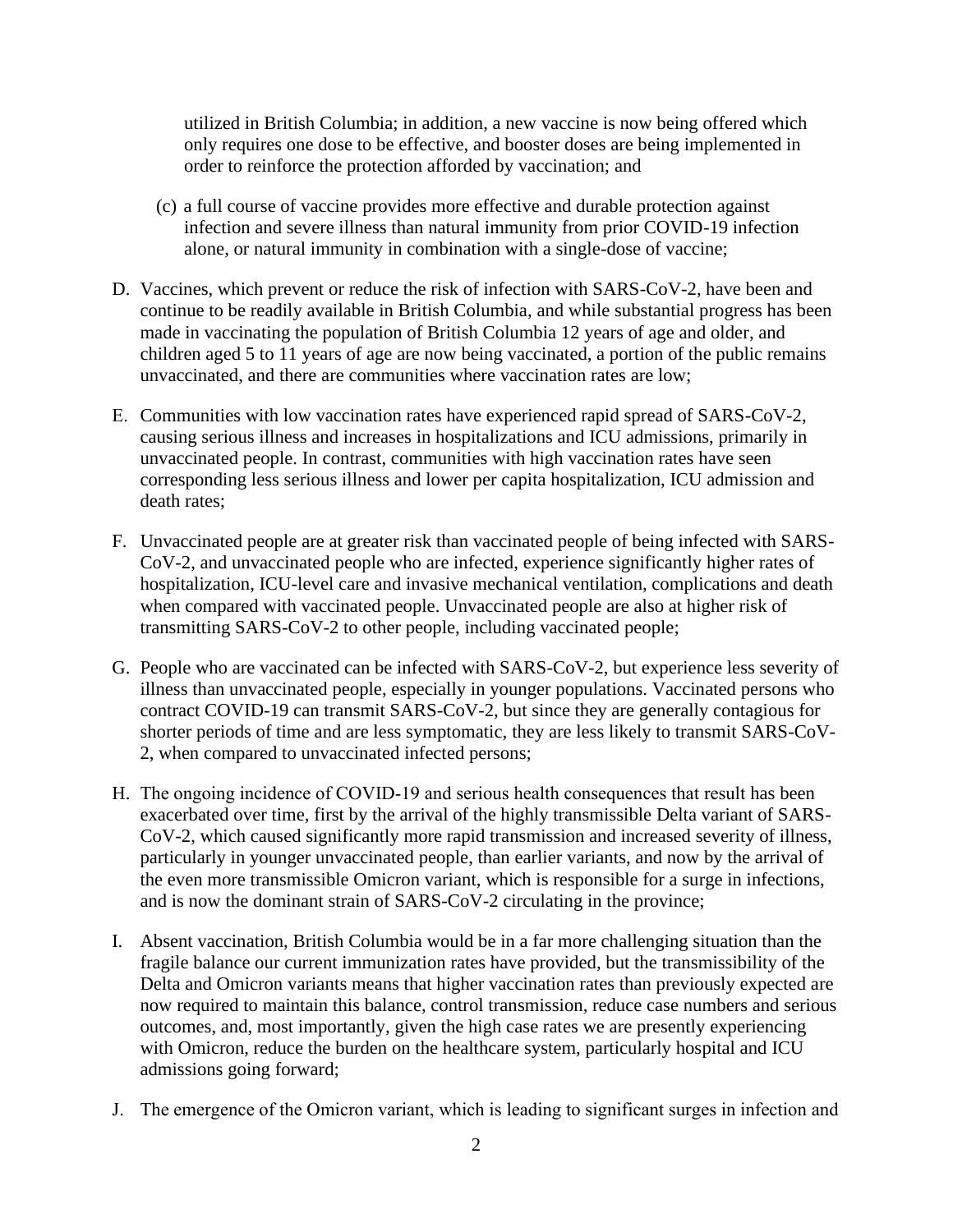hospitalizations in British Columbia and in other jurisdictions worldwide, underlines the importance of vaccination in protecting the population and in removing the conditions which foster the development of variants which pose ever greater threats to public health;

- K. Further, vaccinated people who are infected with SARS-CoV-2, including the Omicron variant, have been shown to have high levels of protection against severe illness and to experience shorter infectious and symptomatic periods, and to recover from COVID-19 faster than similarly situated unvaccinated people, which, in turn, reduces the risk of transmission to their close contacts and co-workers and minimizes the disruption caused by absenteeism, all of which supports the continued provision of essential services in particular, and the orderly functioning of society as a whole.
- L. Preserving the ability of the public health and health care systems to protect and care for the health needs of the population, including providing care for health needs other than COVID-19, is critical. High incidence of transmission and illness in one or more regions have spillover effects on health care delivery across the province, including in critical care and surgical services. Our public health and health care systems are currently experiencing severe stress, and are stretched beyond capacity in their efforts to prevent and respond to illness resulting from the transmission of COVID-19 in the population;
- M. Both the public health and the health care systems are using disproportionate amounts of their resources in their efforts to prevent and respond to COVID-19 due to transmission of SARS-CoV-2 across the province, and to provide care for those who become ill with COVID-19, who can be quite ill, require high levels of care and be hospitalized for long periods of time, which situation is exacerbated by the care needs of unvaccinated people, who comprise a substantial proportion of those who require hospitalization and ICU admission;
- N. While people who have contracted SARS-CoV-2 may develop some natural immunity for a period of time following infection, the strength and duration of that immunity varies depending on a multitude of factors, including which variant they were infected with and severity of infection. The risk of reinfection and hospitalization is significantly higher in people who remained unvaccinated after contracting SARS-CoV-2 than in those who are vaccinated post-infection. Vaccination, even after infection, remains an important measure to protect against reinfection by providing a stronger immune response that is known to be effective for a longer period of time than immunity arising from infection;
- O. People over 70 years of age, and people with chronic health conditions or compromised immune systems, are particularly vulnerable to severe illness, hospitalization, ICU admission, and death from COVID-19, even if they are vaccinated;
- P. Adults and children who are either particularly vulnerable to infection with SARS-CoV-2, or too young to be immunized, depend upon the people with whom they come into contact to protect them from the risk of infection;
- Q. Unvaccinated people in close contact with other people promotes the transmission of SARS-CoV-2 to a greater extent than vaccinated people in the same situations, which, in turn,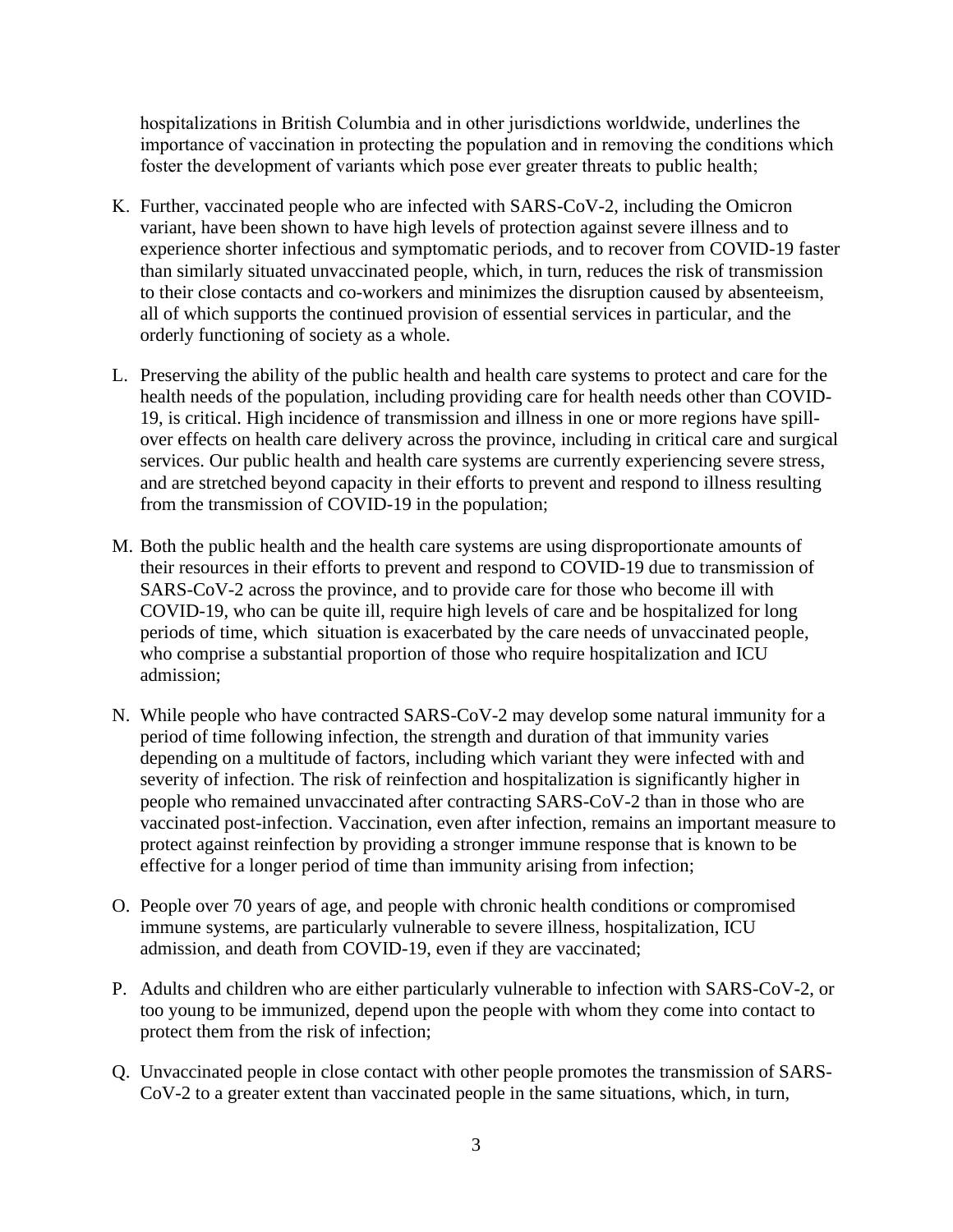increases the number of people who develop COVID-19 and become seriously ill. In particular the consumption of alcohol which increases risky behavior, is associated with increases in the transmission of SARS-CoV-2;

- R. Programs that require proof of vaccination have been shown to increase vaccination uptake in populations, thereby reducing the public health risk of SARS-CoV-2 and the burden of COVID-19 illness on the public health system, health care system and society as a whole;
- S. There are difficulties and risks in accommodating a person who is unvaccinated, since there is no other measure that is as effective as vaccination in reducing the risk of contracting or transmitting SARS-Co-2, and the likelihood of experiencing severe illness, hospitalization, ICU admission and death, if infected;
- T. I have considered and continue to consider, based on the currently available generally accepted scientific evidence, whether other measures, such as natural immunity, PCR testing or rapid antigen testing, are as effective as vaccination in reducing the risk of transmission of SARS-Co-2 and or the severity of illness if infected;
- U. Routine COVID-19 testing of asymptomatic people is not recommended in British Columbia. Polymerase chain reaction (PCR) testing capacity is reserved for people who have symptoms of COVID-19 and are either at risk of more severe disease, and currently eligible for treatment, or live or work in high-risk settings, such as health care workers. Rapid antigen testing requires higher virus levels in the sample to detect and report a positive result and, therefore, has a higher risk of providing a false negative result and is less accurate and reliable than PCR testing.
- V. Rapid antigen testing is not a substitute for vaccination and is most useful when used for symptomatic people in specific settings in which additional layers of protection are needed to protect people at higher risk of serious outcomes of COVID-19, such as in long-term care facilities, and then followed up with confirmatory PCR testing for positive tests, and when used in remote communities where obtaining results of PCR testing may be delayed;
- W. There are clear, objective criteria for determining whether a person has a medical deferral to a COVID-19 vaccination, and very few people fall into this category;
- X. Various options for establishing vaccine status, including in paper and online format, are readily available to members of the public;
- Y. The Omicron variant has introduced uncertainty into the course of the pandemic, and the rapid rise in infection, hospitalization and ICU admission rates in British Columbia have led me to conclude that unless measures are kept in place to temper the extent of transmission, reduce severity of disease and continue to incentivize vaccination, there is a strong likelihood that the highly-transmissible nature of Omicron will cause serious illness among a sufficient proportion of the public to overwhelm the Province's health care system, which is already operating beyond capacity;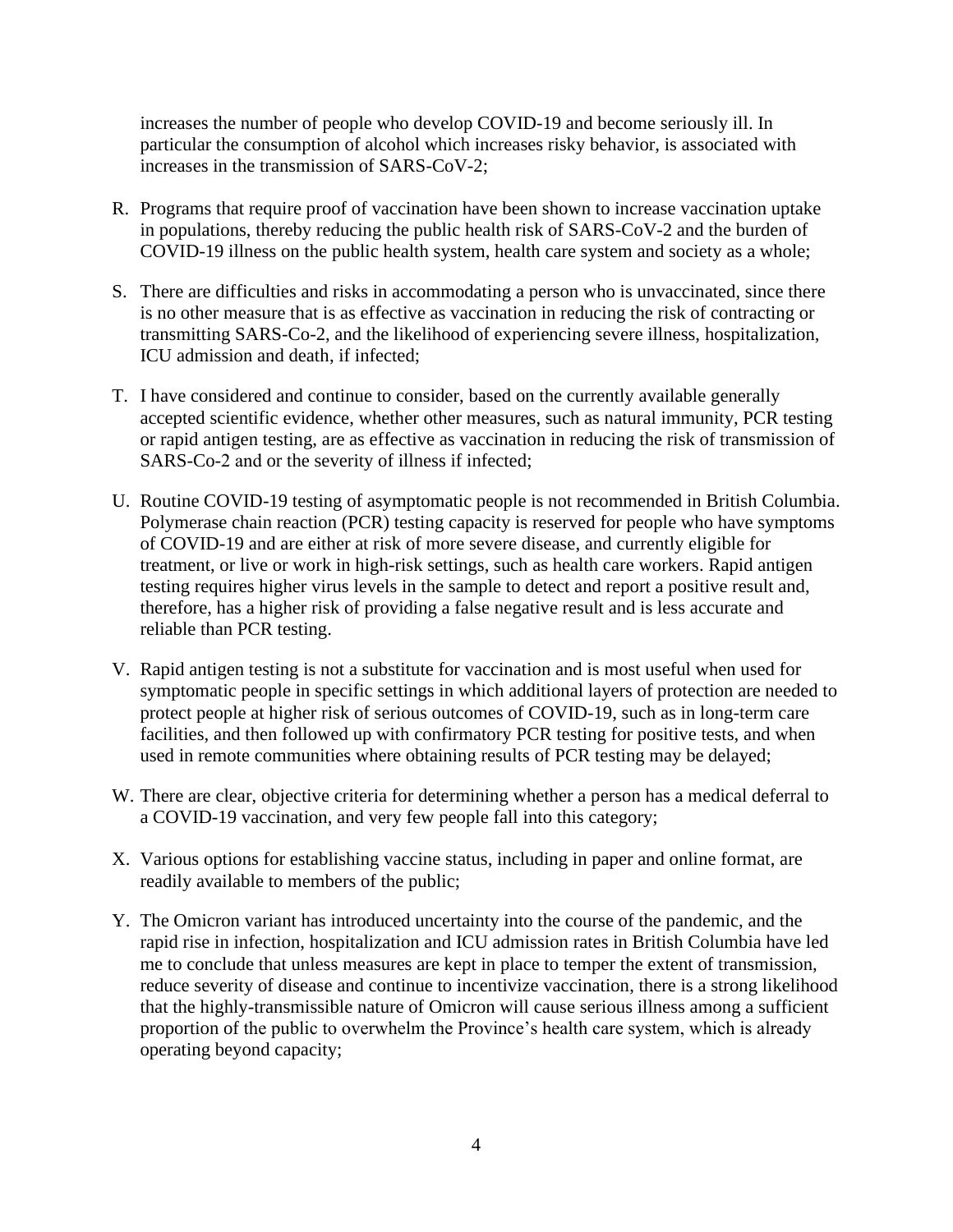- Z. I recognize the societal effects, including the hardships, which the measures which I have and continue to put in place to protect the health of the population have on many aspects of life, and, with this in mind, continually engage in a process of reconsideration of these measures, based upon the information and evidence available to me, including infection rates, sources of transmission, the presence of clusters and outbreaks, the number of people in hospital and in intensive care, deaths, the emergence of and risks posed by virus variants of concern, vaccine availability, immunization rates, the vulnerability of particular populations and reports from the rest of Canada and other jurisdictions, with a view to balancing the interests of the public, including constitutionally protected interests, against the risk of harm to public health created by the presence of unvaccinated persons at gatherings and events;
- AA. I further recognize that constitutionally protected interests include the rights and freedoms guaranteed by the *Canadian Charter of Rights and Freedoms*, including specifically freedom of religion and conscience, freedom of thought, belief, opinion and expression, and the right not to be deprived of life, liberty or security of the person, other than in accordance with the principles of fundamental justice. I understand that making decisions about whether to get vaccinated may engage these rights and freedoms. However, these rights and freedoms are not absolute and are subject to such reasonable limits prescribed by law as can be demonstrably justified in a free and democratic society, which includes proportionate, precautionary and evidence-based measures, including vaccination, to prevent loss of life, serious illness and disruption of our health system and society.
- BB. When exercising my powers to protect the health of the public from the risks posed by COVID-19, I am aware of my obligation to choose measures that limit the *Charter* rights and freedoms of British Columbians less intrusively, and to balance these rights and interests in a way that is consistent with the protection of public health. I have concluded that the measures which I am putting in place in this Order are proportionate, rational and tailored to address the risk, and are neither arbitrary, overbroad, nor grossly disproportionate in light of the need to protect public health at this time. In my view, any limits on constitutionally protected rights and freedoms arising from this Order are proportionate and reasonable in the interests of protecting public health, and there are no other reasonable alternatives that would provide the same level of protection for the population.
- CC. In addition, I recognize privacy interests and the interests protected by the *Human Rights Code*, and have taken these into consideration when exercising my powers to protect the health interests of members of the public from the risk created by being in contact with unvaccinated persons at gatherings and events, particularly with the arrival of the Omicron variant in the province;
- DD. I am also mindful that the volume of requests for reconsideration of my Orders, and the time and expertise which considering them entails, has become beyond my capacity and that of my office and team of medical health officers to manage, and is using resources which are better directed at assessing and responding to the protection of the public as a whole;
- EE. This Order does not apply to the Executive Council; the Legislative Assembly; a council, board, or trust committee of a local authority as defined under the Community Charter, the Local Government Act or the Islands Trust Act, or a school board; the distribution of food or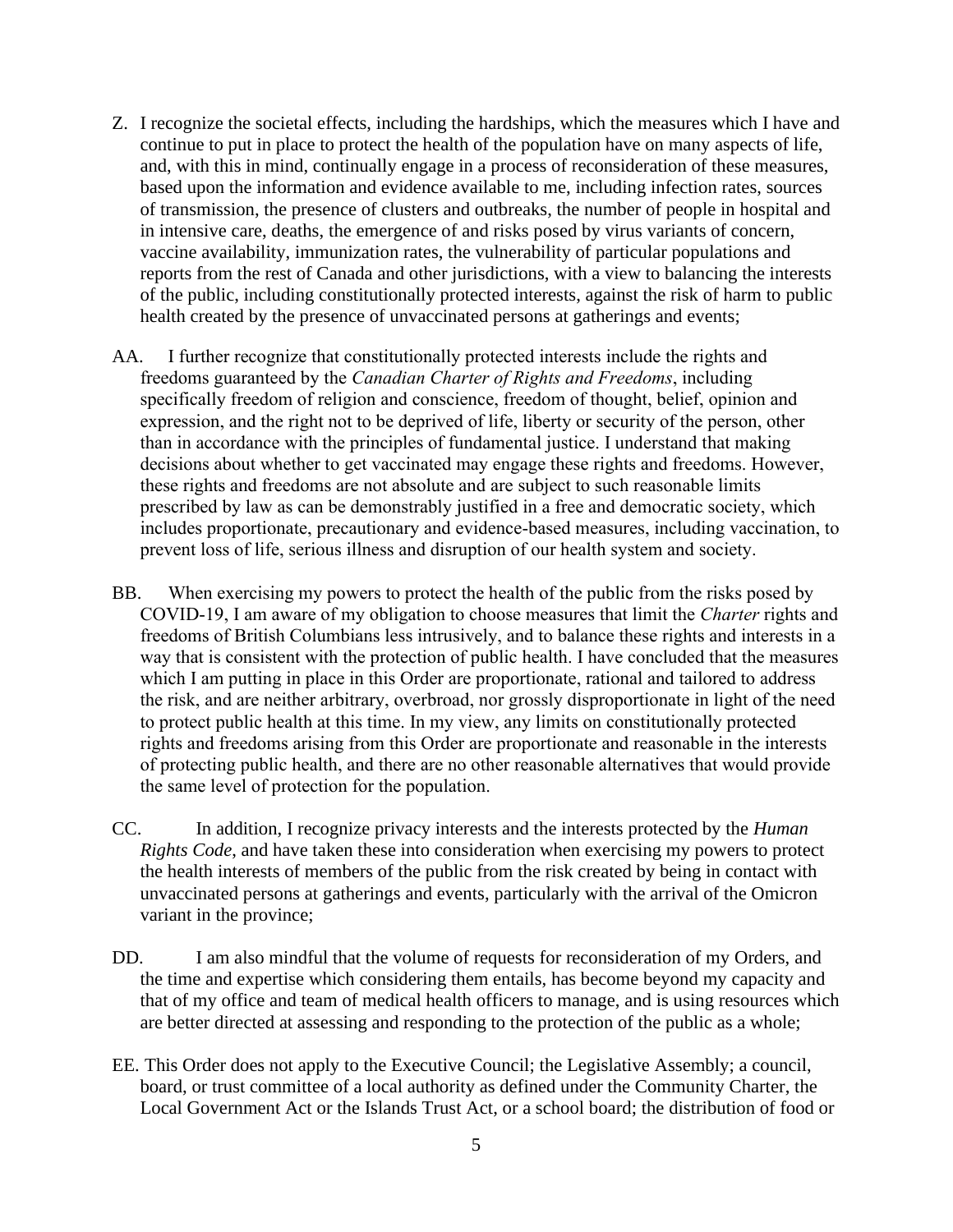other supplies to people in need; health or social services provided to people in need, such as warming or cooling centres; fitness facilities or pools which are located in a workplace for the benefit of workers, in a residential building for the benefit of residents, or in a hotel for the benefit of guests; rehabilitation or exercise therapy programs; health care related events, including immunization clinics, COVID-19 testing centres and blood donation clinics; drug and alcohol and other support group meetings; court sittings wherever they occur; workers at a workplace, including at a social gathering for the workers in their workplace as long as no member of the public is present; work camps; before, during or after school programs for students of public or independent schools (schools) organized by a school; home education or distributed learning activities; educational activities, including a practicum or research, involving students or researchers of post-secondary institutions in any location when provided or arranged by a post-secondary institution; language courses; employment related training, including occupational health and re-hiring; safety and first aid training; funeral services wherever they may occur and funeral receptions held at a funeral home; the use of any place for local, provincial or federal government purposes; services provided by or on behalf of any level of government, other than events, as defined in the Order, provided inside by or on behalf of a recreation centre or a library; school and post-secondary institution graduation ceremonies and related events organized by a school or post-secondary institution, including dinners when held at the same venue as the ceremony; investiture ceremonies; or events in a private residence or vacation accommodation;

FF. Part A, section 6, does not apply to the Province as owner of a place;

#### **THEREFORE, I have reason to believe and do believe that**

- (a) the continued presence of unvaccinated people in the population, more so in some age groups and some communities where vaccination rates continue to be low, coupled with the presence of the highly transmissible Omicron variant, poses a risk to the health of the population, threatens the capacity of the public health and health care systems to address the health care needs of the population, and constitutes a health hazard;
- (b) in order to protect the health of the public, and the public health and health care systems, it is necessary for me to keep in place preventive measures to reduce the risk of the transmission of SARS-CoV-2 at gatherings and events, which could lead to widespread infection and serious illness, especially among unvaccinated people, and overwhelm the public health and the health care systems, which are already operating beyond capacity;
- (c) it is in the public interest for me to proceed on a precautionary basis to exercise the powers in sections 30, 31, 32, 39, 54, 56, 67 (2) and 69 of the *Public Health Act* **TO ORDER** as follows:

#### **THIS ORDER**

- **A. REPEALS AND REPLACES MY ORDER MADE ON JANUARY 27, 2022, WITH RESPECT TO** *GATHERINGS AND EVENTS***,**
- **B. CONFIRMS MY VARIANCE OF NOVEMBER 12, 2021,**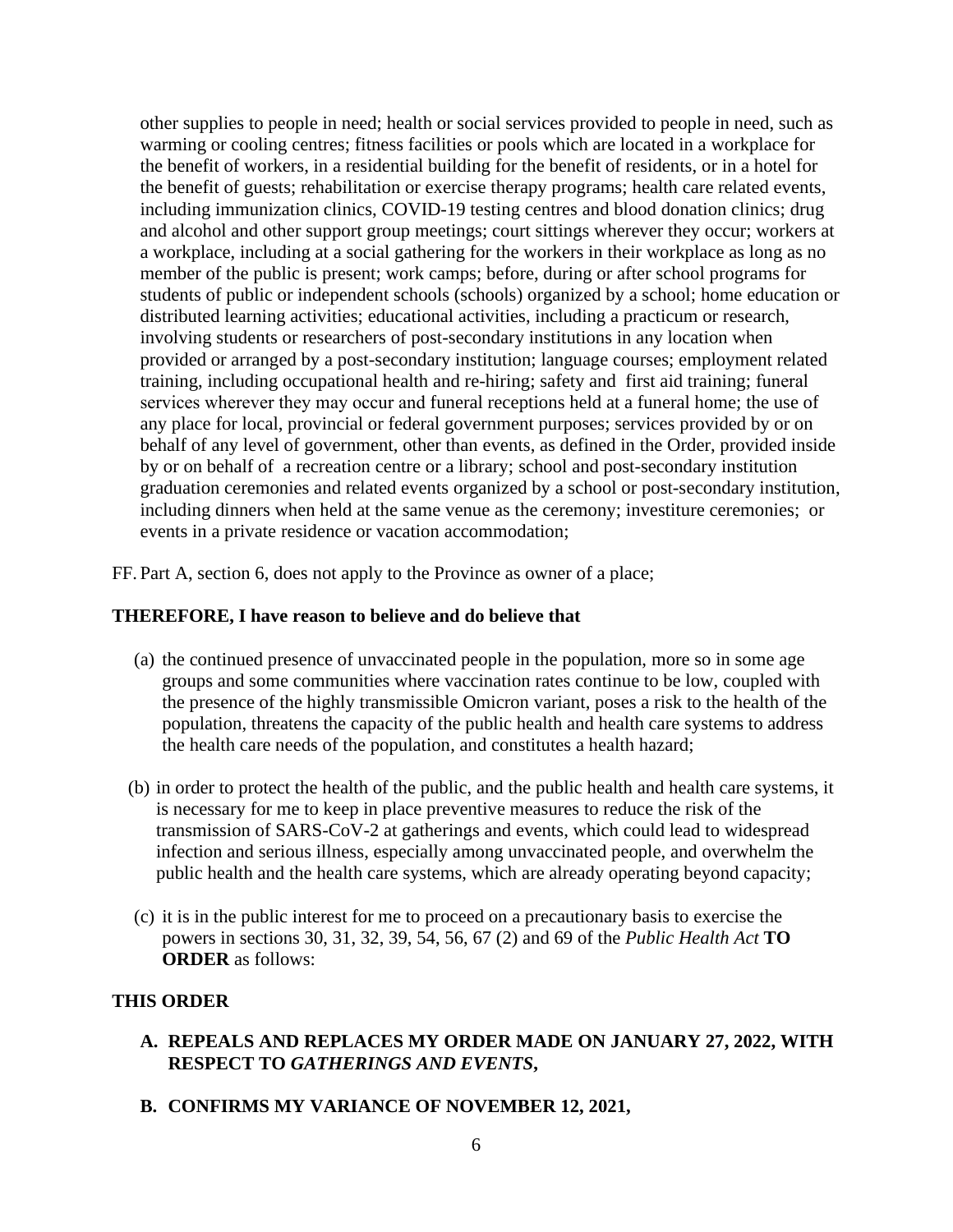# **C. APPLIES THAT VARIANCE TO THIS ORDER AS VARIED BY THIS ORDER.**

### **DEFINITIONS:**

**"adult"** means a person 19 years of age or older;

"**COVID-19 Safety Plan**" means a plan based on risk identification which includes a hierarchy of controls intended to ensure that the transmission of COVID-19 is minimized at workplaces to the extent practicable;

**"exemption"** means a variance issued to a person under the *Public Health Act* on the basis of a medical deferral to a vaccination, which permits an unvaccinated person to do that which they would otherwise be prohibited from doing pursuant to this or another order made under the *Public Health Act*, despite not being vaccinated;

**"event"** means a gathering of participants inside a place for one of the following purposes:

- (a) a form of entertainment involving a performance, such as a theatrical production, a concert, a symphony performance, a choral performance, any other type of musical performance or a dance performance;
- (b) business, including a lecture, presentation, conference, convention, commercial trade fair, workshop or home show;
- (c) a wedding reception;
- (d) a funeral reception not held at a funeral home,
- (e) a sponsored or ticketed party;
- (f) a social celebration of a significant event, such as a birth, a birthday, a graduation, a coming of age, an upcoming marriage, a promotion, the receipt of an award, a retirement or a celebration of life;
- (g) gambling;
- (h) recreational education or classes, including arts, crafts, music, photography, culture, or travel education or classes;
- (i) an exercise or fitness activity or class, or a dance class,
- (j) a swimming activity or a sports activity;
- (k) a sports event;
- (l) a program for children or youth;
- (m)a worship service;

**"industry"** has the same meaning as in the *Workers Compensation Act*;

**"organizer"** means the person responsible for organizing an event;

#### **"participant"** means

(a) a person who is present at an event, including an audience member or a spectator, but does not include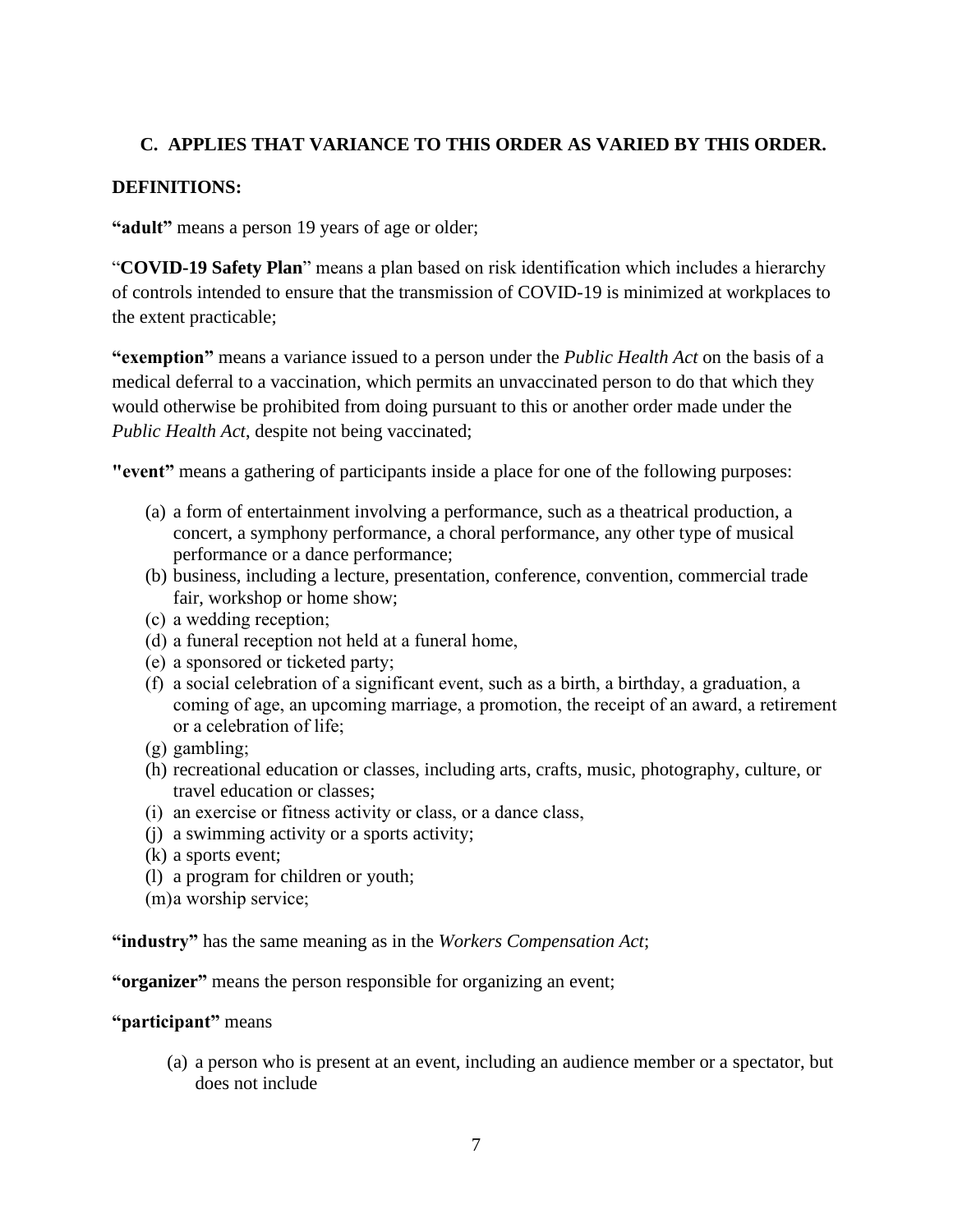- (i) an organizer, event staff member, official, volunteer, officiant, or any other person who is acting in an official or service capacity;
- (ii) a paid performer, player or athlete; or
- (iii) a child or youth participating in a program for children or youth;

**"patron"** means a participant;

**"person"** does not include the Province;

**"photo identification"** means one of the following:

- (a) a photo BC Services Card within the meaning of the Identification Card regulation;
- (b) a temporary or permanent driver's licence, issued by a government of a province of Canada;
- (c) a certificate of Indian Status;
- (d) a Métis Nation British Columbia citizenship and identification card;
- (e) a passport attesting to citizenship or other national status, issued by a government of any jurisdiction and including a photograph of the holder;
- (f) another form of identification, issued by a government of any jurisdiction, including a photograph of the holder;
- (g) a military identification card that is issued by a government of any jurisdiction, which includes a photograph of the holder.

**"place"** means a venue, other than a private residence or vacation accommodation, and includes a hotel ballroom or conference room, a banquet hall, conference hall, auditorium, recreation centre, theatre, movie theatre, multi-movie theatre complex, casino, work-out gym, fitness centre, exercise or dance facility or studio, recreational facility arena, stadium, or a tent with one or more sides;

**"private residence"** means the primary residence of a person;

**"program for children or youth"** means a structured educational program not provided by a school, including music, art, drama, dance, recreational, sport, exercise, or social activity and provided primarily for persons under 22 years of age, but not including parenting programs or breast feeding programs;

#### **"proof of exemption"** means

- (a) in the case of a person who is more than 18 years of age, photo identification and an exemption certificate,
- (b) in the case of a person who is 18 years of age or younger, an exemption certificate;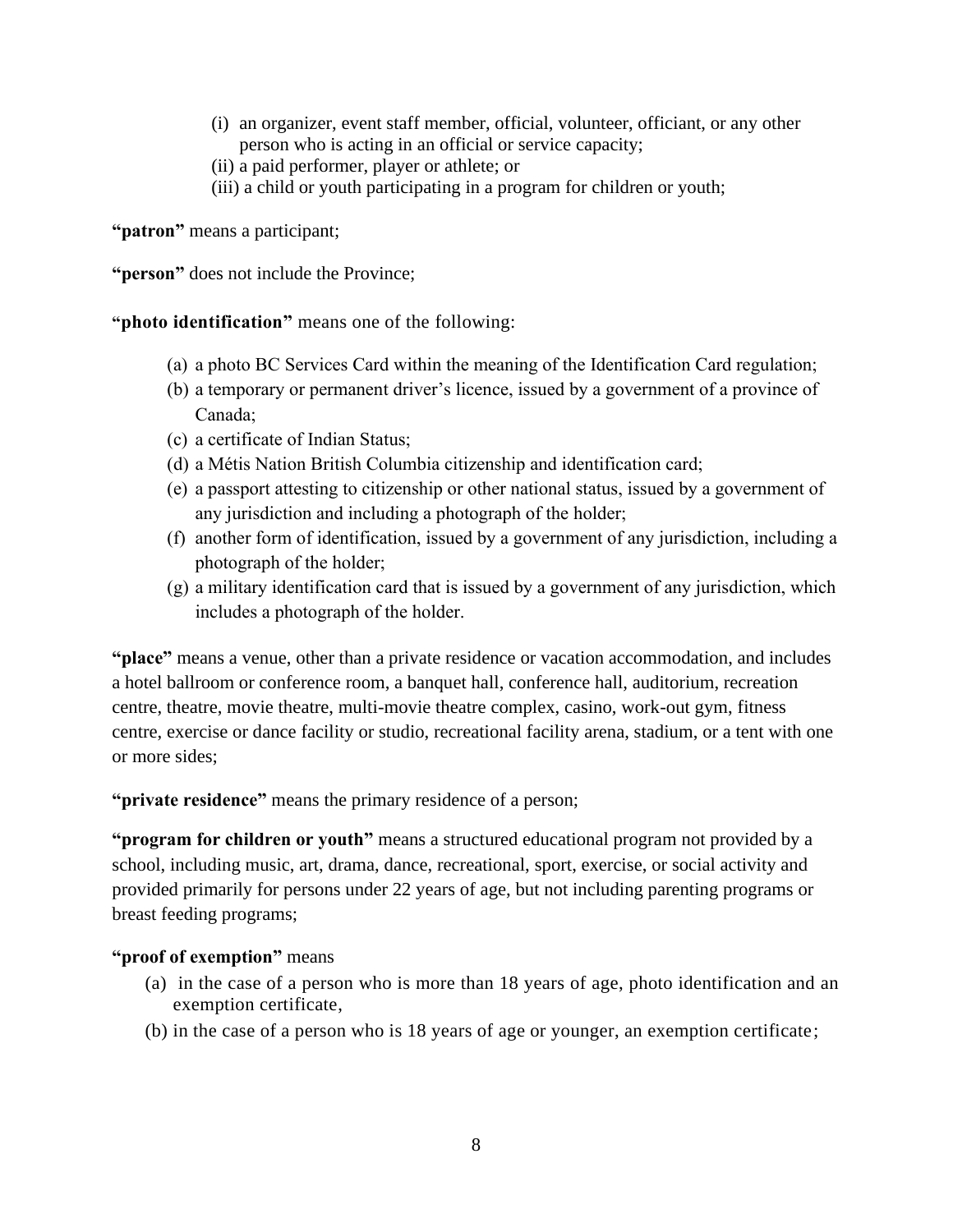## **"proof of vaccination"** means

- (a) in the case of a person who is more than 18 years of age, photo identification and a vaccine card;
- (b) in the case of a person who is 18 years of age or younger, a vaccine card;

### **"tent"** includes a marquee;

**"vacation accommodation"** means a house, townhouse, cottage, cabin, apartment, condominium, mobile home, recreational vehicle, hotel suite, tent, yurt, houseboat or any other type of living accommodation, and any associated deck, garden or yard, in which a person is staying or of which a person has the use, but which is not the person's primary residence;

### **"vaccinated"** means

- (a) with respect to a person 13 years of age or older, to have received all doses of a vaccine or a combination of vaccines, but not including a booster dose, as recommended by
	- (i) the provincial health officer, with respect to vaccines approved for use in Canada by the department of the federal government responsible for regulating drugs, or
	- (ii) the World Health Organization, with respect to vaccines approved by the World Health Organization but not approved for use in Canada;
- (b) with respect to a person 12 years of age, to have received one dose of a vaccine recommended by
	- (i) the provincial health officer, with respect to vaccines approved for use in Canada by the department of the federal government responsible for regulating drugs, or
	- (ii) the World Health Organization, with respect to vaccines approved by the World Health Organization but not approved for use in Canada;

**"vaccine"** means a vaccine intended for use in humans against SARS-CoV-2;

**"vaccine card"** means proof in one of the following forms that the holder is vaccinated:

- (a) electronic proof or a printed copy of an electronic proof,
	- (i) issued by the government in the form of a QR code, accessible through the Health Gateway online platform, and
	- (ii) showing the name of the holder;
- (b) proof in writing, issued by the government for the purpose of showing proof of vaccination in accordance with orders of the provincial health officer made under the *Public Health Act*;
- (c) proof, whether electronic or in writing, issued
	- (i) by the government of Canada or of a province of Canada, and
	- (ii) for the purpose of showing proof of vaccination in accordance with an order made in the exercise of a statutory power with respect to the protection of public health or the facilitation of international travel;
- (d) in the case of an international visitor,
	- (i) proof, whether electronic or in writing, relied upon to enter Canada, and
	- (ii) the person's passport or photo identification;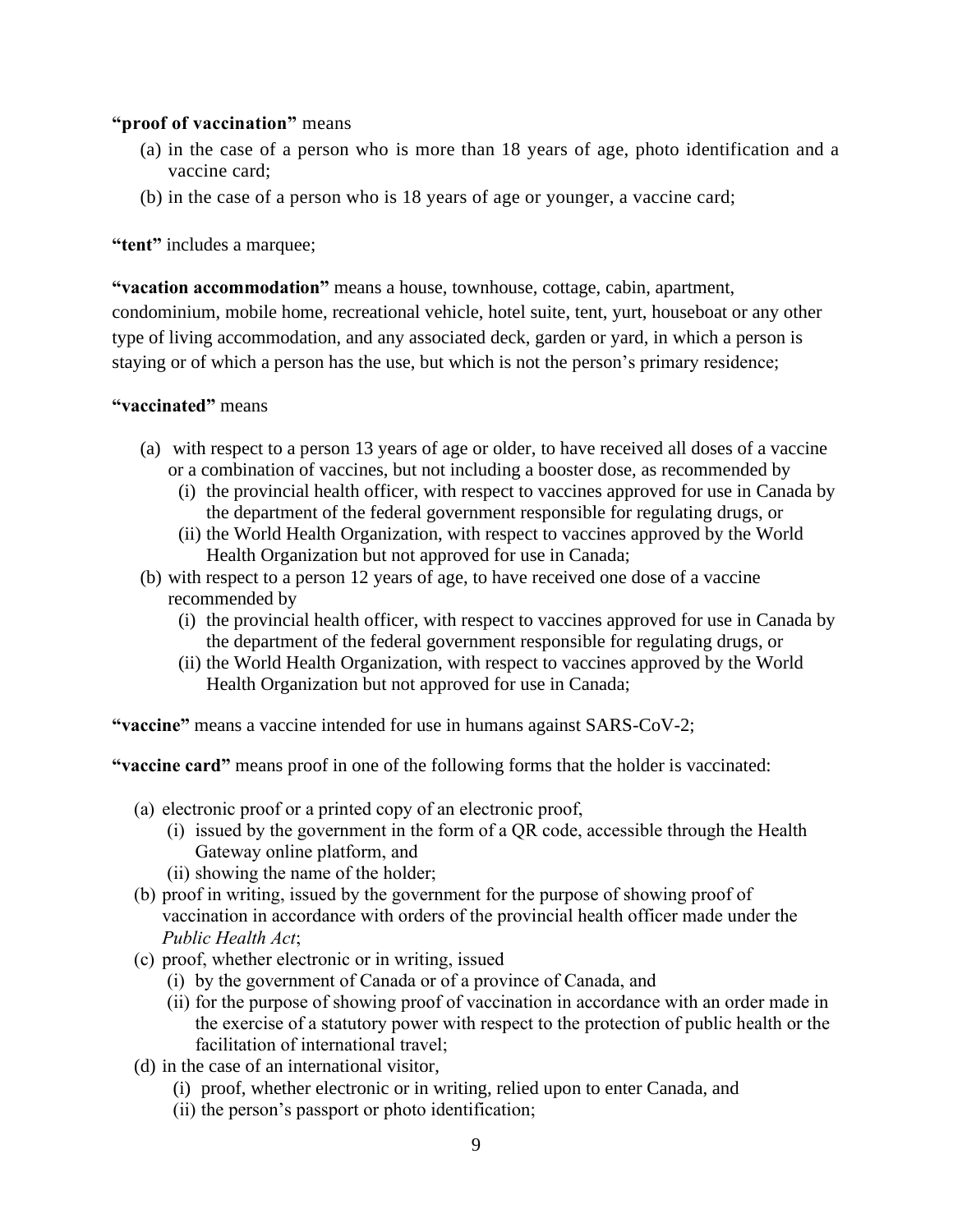**"variance"** means the *Variance of Gatherings and Events & Food and Liquor Serving Premises Orders to Suspend Reconsideration re Proof of Vaccination – November 12, 2021*;

**"worker"** has the same meaning as in the *Workers Compensation Act*;

**"workplace"** means a place where a worker engages in work in or about an industry.

# **A. EVENTS**

- 1. A person must not permit a place to be used for an event, or host, organize, work or volunteer at, be a participant in, or a spectator at, or be otherwise present at an event, except in compliance with this Order.
- 2. A participant must comply with the face covering requirements in the *Face Coverings (COVID-19)* Order.
- 3. An organizer must ensure that participants comply with the face covering requirements in the *Face Coverings (COVID-19)* Order.
- 4. A participant must comply with the requirements in this Order, and with measures, guidance or directions from the organizer or a member of staff intended to ensure compliance with this Order or the *Face Coverings (COVID-19)* Order.
- 5. If an event is held is a workplace, the organizer must ensure that there is a COVID-19 Safety Plan as required by the *Workplace Safety* Order.
- 6. If the organizer is not the owner or occupant of the place in which an event is held, the owner or occupant must be satisfied that the organizer is aware of the conditions and requirements in this Order and has the capacity to fulfill them.

## **B. PROOF OF VACCINATION**

- 1. This Part applies to events, except worship services.
- 2. This Part does not apply to
	- (a) a person under 12 years of age,
	- (b) a person 12 to 21 years of age who is participating in a program for children or youth, or
	- (c) a person who is present at an event as a worker.
- 3. The following requirements apply with respect to an event:
	- (a) An organizer must obtain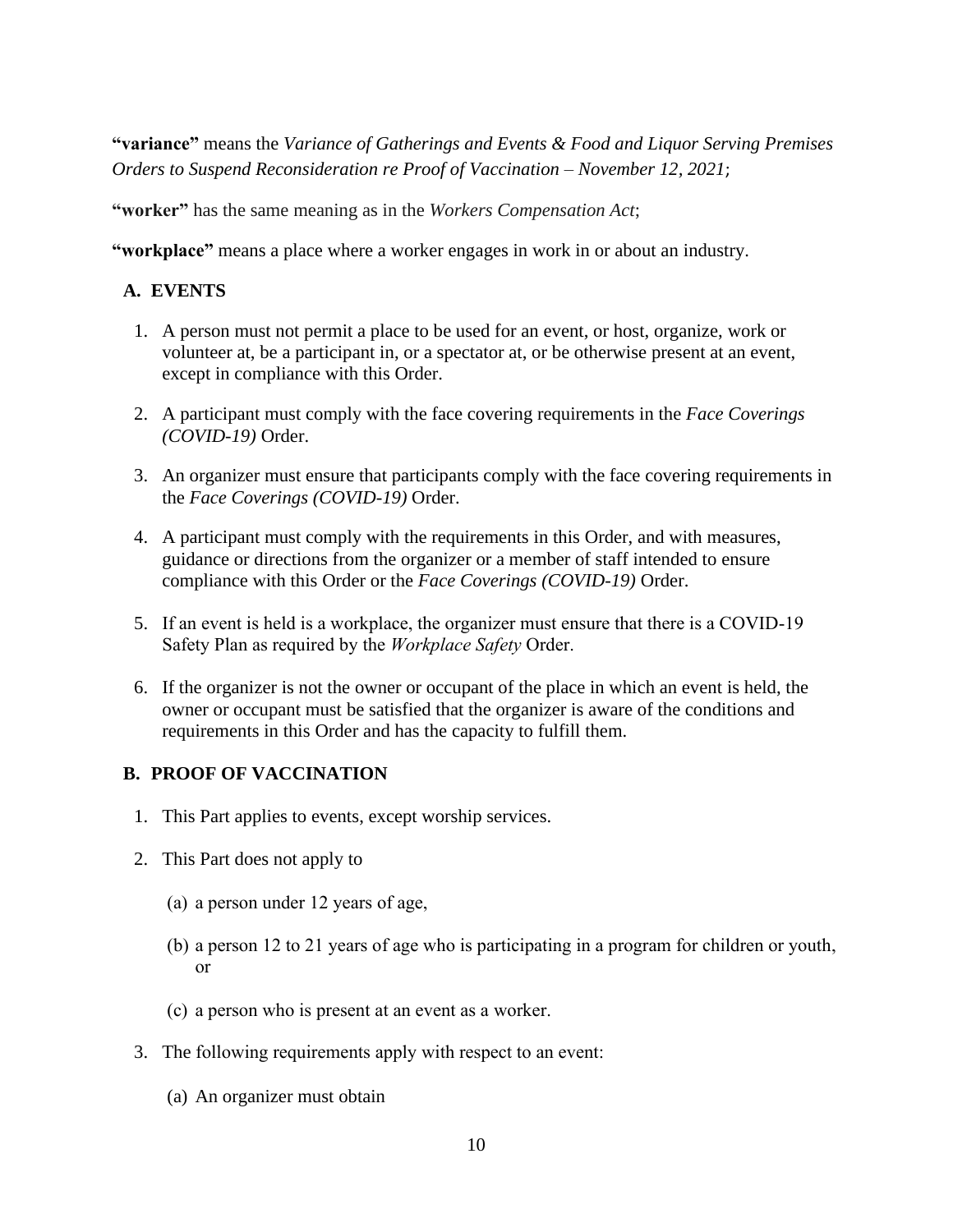- (i) proof that a participant is vaccinated by way of proof of vaccination, or
- (ii) proof that a participant has an exemption by way of proof of exemption.
- (b) A participant must provide an organizer with
	- (i) proof of being vaccinated by way of proof of vaccination, or
	- (ii) proof of having an exemption by way of proof of exemption.
- (c) An organizer must not permit a participant who has not provided the organizer with
	- (i) proof of being vaccinated by way of proof of vaccination, or
	- (ii) proof of having an exemption by way of proof of exemption,

to enter or remain in a place for the purpose of an event, or to participate in an event.

- (d) A participant who has not provided an organizer with
	- (i) proof of being vaccinated by way of proof of vaccination,
	- (ii) or proof of having an exemption by way of proof of exemption,

must not enter or remain in a place for the purpose of an event or participate in an event.

- (e) If an event takes place on more than one day, the requirements in this section apply on each of those days.
- 4. An organizer must scan the QR code on a vaccine card issued in Canada in order to determine whether a participant is vaccinated.
- 5. An organizer must not scan the QR code on a vaccine card with any tool other than a BC Vaccine Card Verifier App.
- 6. Subject to section 7, an organizer must not retain proof of vaccination or proof of exemption provided by a participant, or use it for any purpose other than to confirm that a participant has been vaccinated or has an exemption, as required by this Order.
- 7. Despite section 6, with the written consent of a participant, an organizer may keep a record of the fact that the participant has provided proof of vaccination or proof of exemption as required by this Part, and the organizer may rely upon this record to satisfy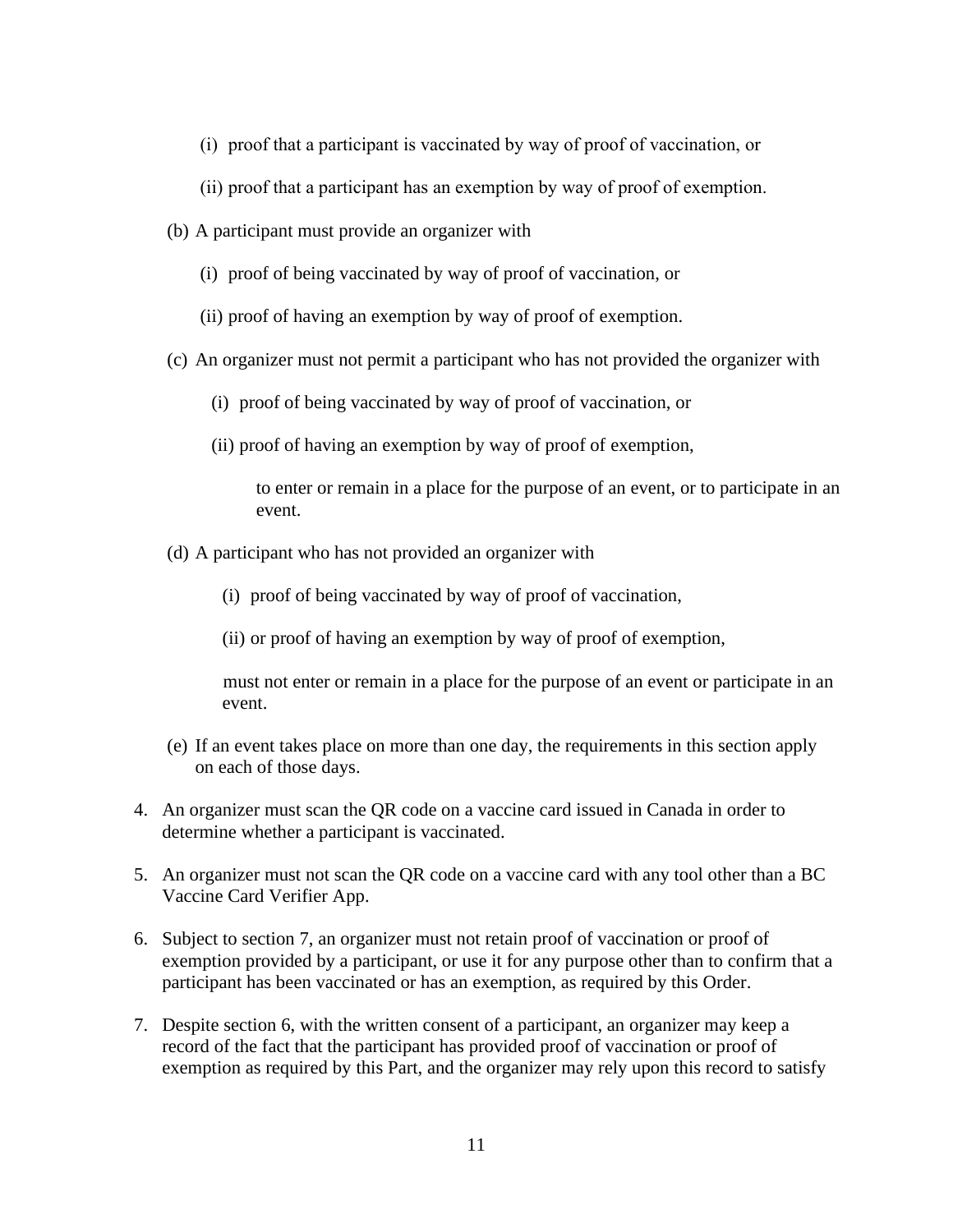the requirements in this Part with respect to future participation by the participant in an event at the same place.

- 8. A person, including a parent, must be vaccinated, if the person is
	- (a) leading, supervising or assisting with a program for children or youth on a volunteer basis, including if the person receives an honorarium for doing so, or
	- (b) required to be present with a child or youth at a program for children or youth.
- 9. A person, including a parent, who is not vaccinated must not
	- (a) lead, supervise or assist with a program for children or youth on a volunteer basis, including if the person receives an honorarium for doing so, or
	- (b) be present with a child or youth at a program for children or youth.
- 10. Section 3 applies with respect to a person to whom section 8 applies.
- 11. For certainty, neither section 8 nor 9 applies to a person who is employed to lead, supervise or assist with a program for children or youth.

## **C. WORSHIP SERVICES**

- 1. A person may permit a place to be used for, may organize, may work or volunteer at, be a participant in, or be otherwise present at a worship service, if the provisions of this Part are complied with.
- 2. A faith community may use up to 100% of the seated capacity of a place for a worship service, if the officiant and all participants over the age of 11 years are vaccinated.
- 3. A faith community may use up to 50% of the seated capacity of a place for a worship service, if the officiant or any of the participants over the age of 11 years is not vaccinated.
- 4. A faith community must not use more than 50% of the seated capacity of a place for a worship service, unless the officiant and all participants over the age of 11 years are vaccinated.
- 5. A person must not permit a place to be used for, organize or be present at a worship service where more than 50% of the seated capacity of the place is being used, unless the officiant and all participants over the age of 11 years are vaccinated.

## **D. DELEGATION OF AUTHORITY TO THE MEDICAL HEALTH OFFICER TO CONSIDER AND MAKE A DECISION WITH RESPECT TO A REQUEST FOR AN EXEMPTION ON THE BASIS OF A MEDICAL DEFERRAL**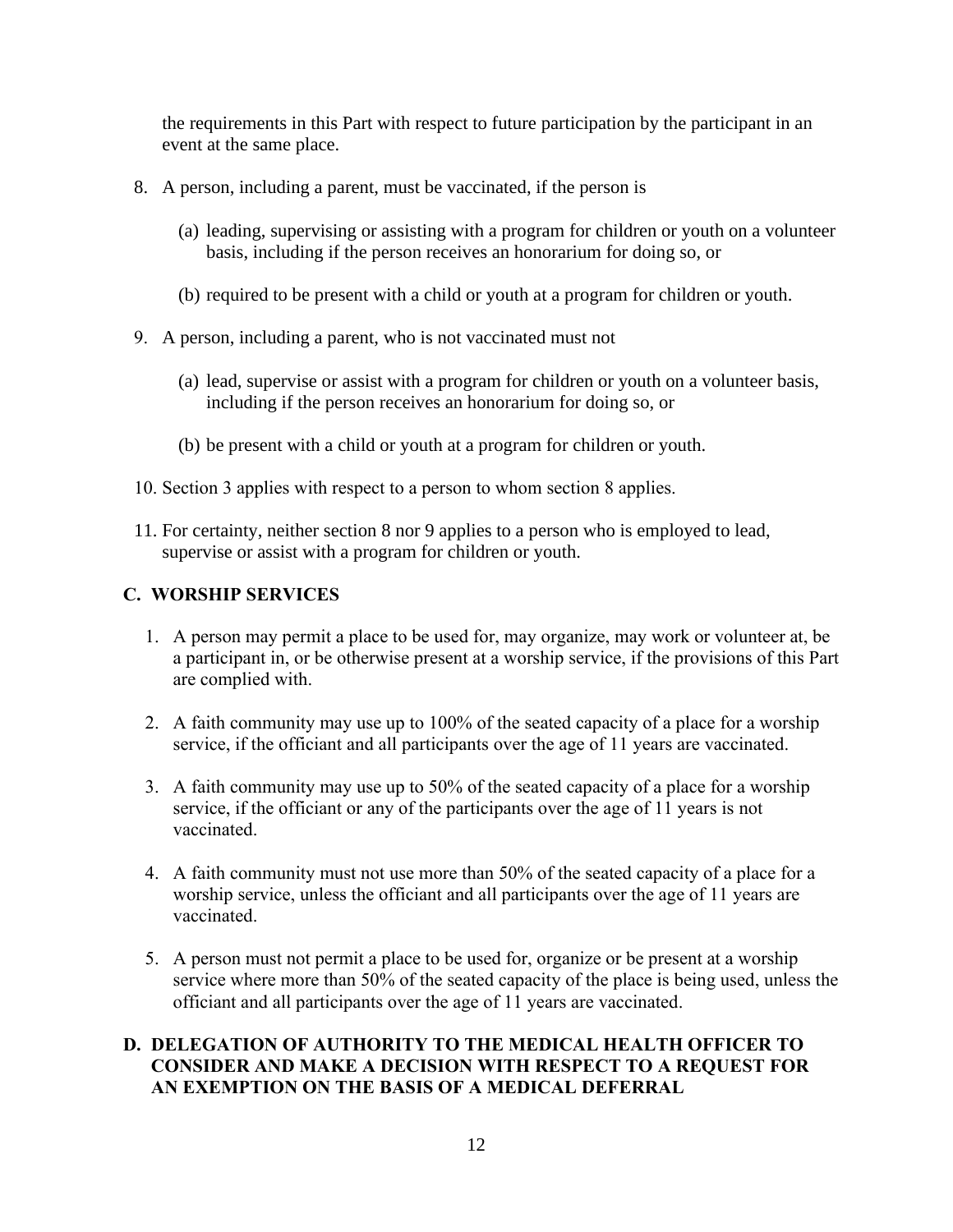Under the authority vested in me by section 69 of the *Public Health Act*, I delegate my authority under section 43 of the *Public Health Act* to the medical health officer for the geographic region of the Province in which an event occurs or will occur to receive, consider, and make a decision with respect to a request for reconsideration made by a person on the basis of a medical deferral to a vaccination, and to add conditions to or change conditions on an exemption, or to suspend or cancel an exemption.

## **E. RELATED MEDICAL HEALTH OFFICERS ORDERS**

Recognizing that the risk differs in different regions of the province, and that medical health officers are in the best position to assess local circumstances and to determine whether additional or more restrictive steps need to be taken to reduce the risk of the transmission of COVID-19, **I FURTHER ORDER**:

- 1. A medical health officer may issue an order further to this Order, for the purpose of having the provisions of the order incorporated into this Order, or may add conditions to or change conditions on an exemption, or suspend or cancel an exemption. An order may add further prohibitions, or impose more restrictive limitations or conditions, in the whole or part of the geographic area of the Province for which the medical health officer is designated, and, subject to section 2, the provisions of the order are incorporated into this Order when posted on my website. For certainty, a contravention of an order of a medical health officer issued further to this Order, and posted on my website, is a contravention of this Order.
- 2. While it is in force, a provision in an order made by a medical health officer further to this Order and posted on my website, which adds further prohibitions or imposes more restrictive limitations or requirements than this Order, applies in the whole or part of the geographic area of the Province for which the medical health officer is designated, despite the provisions of this Order.

#### **F. IN FORCE AND EXPIRY DATES**

- 1. This Order comes into force at 12:01 A.M. on February 17, 2022.
- 2. This Order expires at 11:59 P.M. on June 30, 2022.

#### **G. VARIANCE, RECONSIDERATION AND REVIEW**

1. After weighing the interests of participants and staff at gatherings and events against the interests of persons who are not vaccinated for reasons other than a medical deferral to vaccination, and taking into account the importance of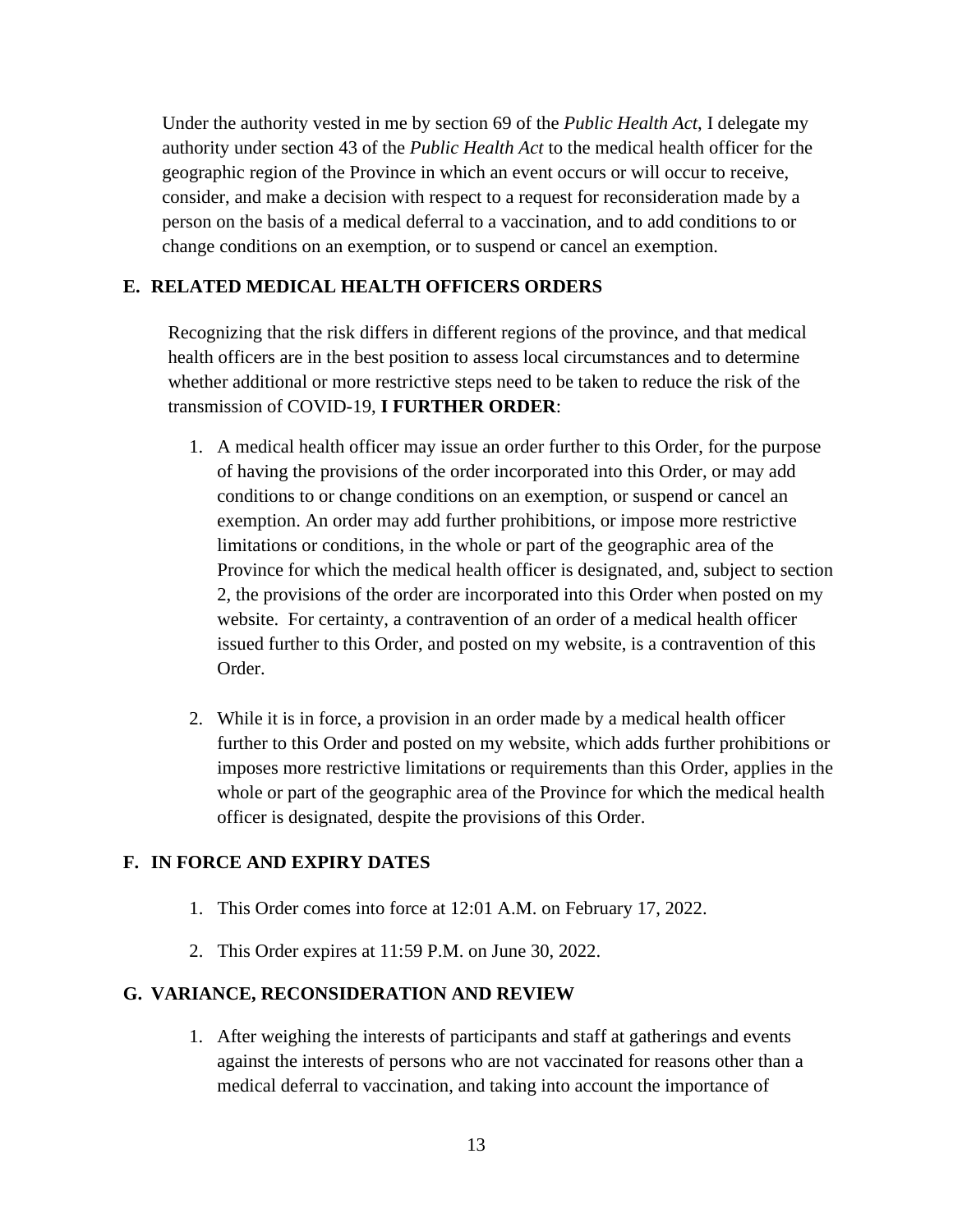protecting the health of participants and staff, the stress under which the public health and health care systems are currently operating, and the impact this is having on the provision of health care to the population, the burden which responding to more clusters and outbreaks of COVID-19 would put on the public health system, the burden which responding to more patients with serious illness would place upon an already overburdened health care system, the increased risk to the population arising from the presence of the Omicron variant in the Province, and the risk inherent in accommodating persons who are not vaccinated, and for the reasons set out in my Variance of November 12, 2021 posted on my website, I have decided, pursuant to section 54 (1) (h) of the *Public Health Act*, and in accordance with the emergency powers set out in Part 5 of the *Act*, to confirm the application of the Variance to this Order, except as varied below with respect to worship services, and, in accordance with the Variance, will not be accepting requests for a reconsideration of this Order, except from an individual on the basis of a medical deferral to a vaccination.

- 2. For the purposes of this Order, I am varying the Variance to the extent that I will not be accepting requests for reconsideration with respect to the provisions of Part C *(Worship Services)* of this Order on any basis, including on the basis of a medical deferral to a vaccination. The reason for this is the heightened risk of transmission of SARS-CoV-2 in worship spaces which are densely packed with participants, particularly during a period of increased religious observance on the part of a faith community. Instead, I have made provision for faith communities to hold worship services with fewer participants in order to permit faith communities to accommodate community members who are not vaccinated by providing them with a less risky space in which to engage in communal religious observance.
- 3. In addition, I am also varying the Variance to provide that I will not be accepting requests for reconsideration with respect to the provisions of Part B, sections 8 and 9, of this Order on any basis, including on the basis of a medical deferral to a vaccination. The reason for this is that these sections apply to a volunteer position rather than to a position essential to providing a program for children and youth, and, in my opinion, the inconvenience of losing an unvaccinated volunteer is outweighed by the risk to children or youth created by the involvement of a unvaccinated volunteer.
- 4. A request for an exemption from being vaccinated or providing proof of vaccination on the basis of a medical deferral to a vaccination must be made on the basis that the health of the person would be seriously jeopardized if the person were to be vaccinated, and must follow the guidelines posted on my website. [\(https://www2.gov.bc.ca/gov/content/health/about-bc-s-health-care-system/office-](https://www2.gov.bc.ca/gov/content/health/about-bc-s-health-care-system/office-of-the-provincial-health-officer/current-health-topics/covid-19-novel-coronavirus)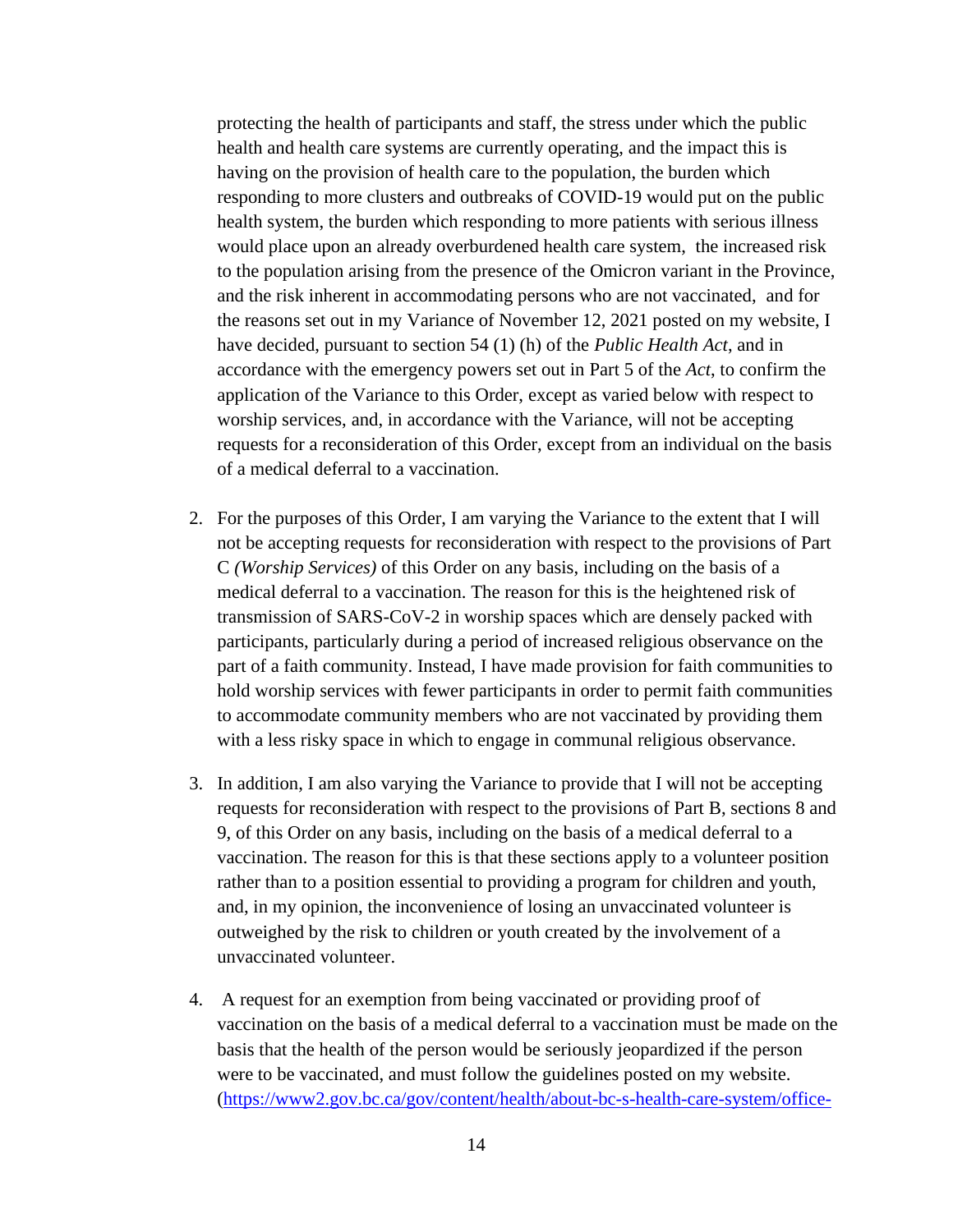[of-the-provincial-health-officer/current-health-topics/covid-19-novel-coronavirus\)](https://www2.gov.bc.ca/gov/content/health/about-bc-s-health-care-system/office-of-the-provincial-health-officer/current-health-topics/covid-19-novel-coronavirus).

- 5. A request under section 43 may be submitted to me at [PHOExemptions@gov.bc.ca](mailto:ProvHlthOffice@gov.bc.ca) with the subject line "Request for Reconsideration about Proof of Vaccination".
- 6. Pursuant to section 54 (1) (h) of the *Public Health Act*, and in accordance with the emergency powers set out in Part 5 of the Act, I will not be accepting requests for a review of this Order.

# **H. COMPLIANCE AND ENFORCEMENT**

You are required under section 42 of the *Public Health Act* to comply with this Order.

Failure to comply with this Order is an offence under section 99 (1) (k) of the *Public Health Act*.

If you fail to comply with this Order, I have the authority to take enforcement action against you under Part 4, Division 6 of the *Public Health Act.*

You may contact me at:

Dr. Bonnie Henry, Provincial Health Officer 4th Floor, 1515 Blanshard Street PO Box 9648 STN PROV GOVT, Victoria BC V8W 9P4 Fax: (250) 952-1570 Email: [ProvHlthOffice@gov.bc.ca](mailto:ProvHlthOffice@gov.bc.ca)

DATED THIS: 16<sup>th</sup> day of February 2022.

SIGNED: Richard

Bonnie Henry MD, MPH, FRCPC Provincial Health Officer

DELIVERY BY: Posting to the BC Government the BC Centre for Disease Control websites. Enclosure: Excerpts of the *Public Health Act*.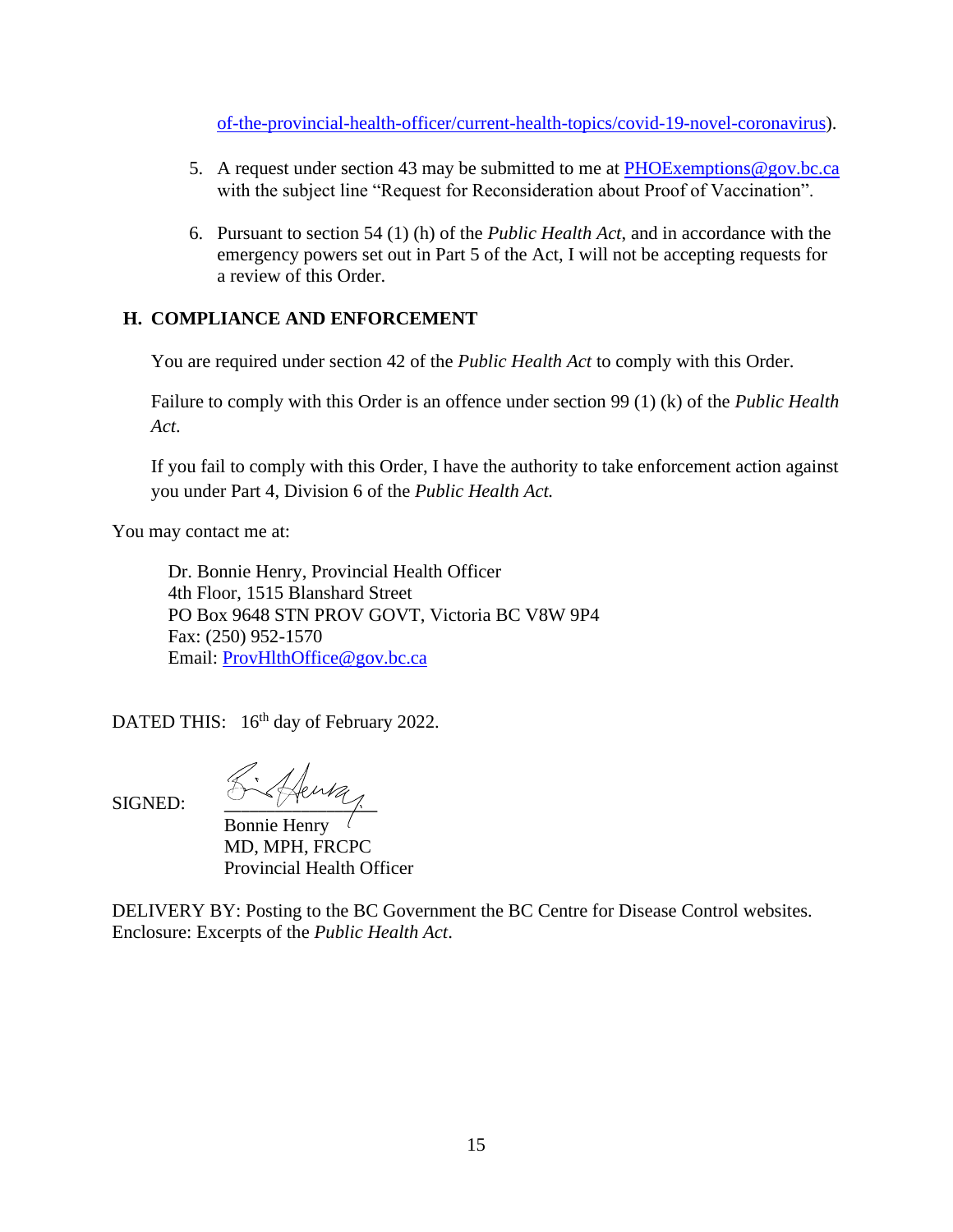# **ENCLOSURE**

# **Excerpts of the** *Public Health Act* **[SBC 2008] c. 28**

### **Definitions**

**1** In this Act:

## *"***health hazard***"* means

(a) a condition, a thing or an activity that

(i) endangers, or is likely to endanger, public health, or

(ii) interferes, or is likely to interfere, with the suppression of infectious agents or hazardous agents, or

(b) a prescribed condition, thing or activity, including a prescribed condition, thing or activity that

(i) is associated with injury or illness, or

(ii) fails to meet a prescribed standard in relation to health, injury or illness;

## **When orders respecting health hazards and contraventions may be made**

**30** (1) A health officer may issue an order under this Division only if the health officer reasonably believes that

(a) a health hazard exists,

(b) a condition, a thing or an activity presents a significant risk of causing a health hazard,

(c) a person has contravened a provision of the Act or a regulation made under it, or

(d) a person has contravened a term or condition of a licence or permit held by the person under this Act.

(2) For greater certainty, subsection (1) (a) to (c) applies even if the person subject to the order is complying with all terms and conditions of a licence, a permit, an approval or another authorization issued under this or any other enactment.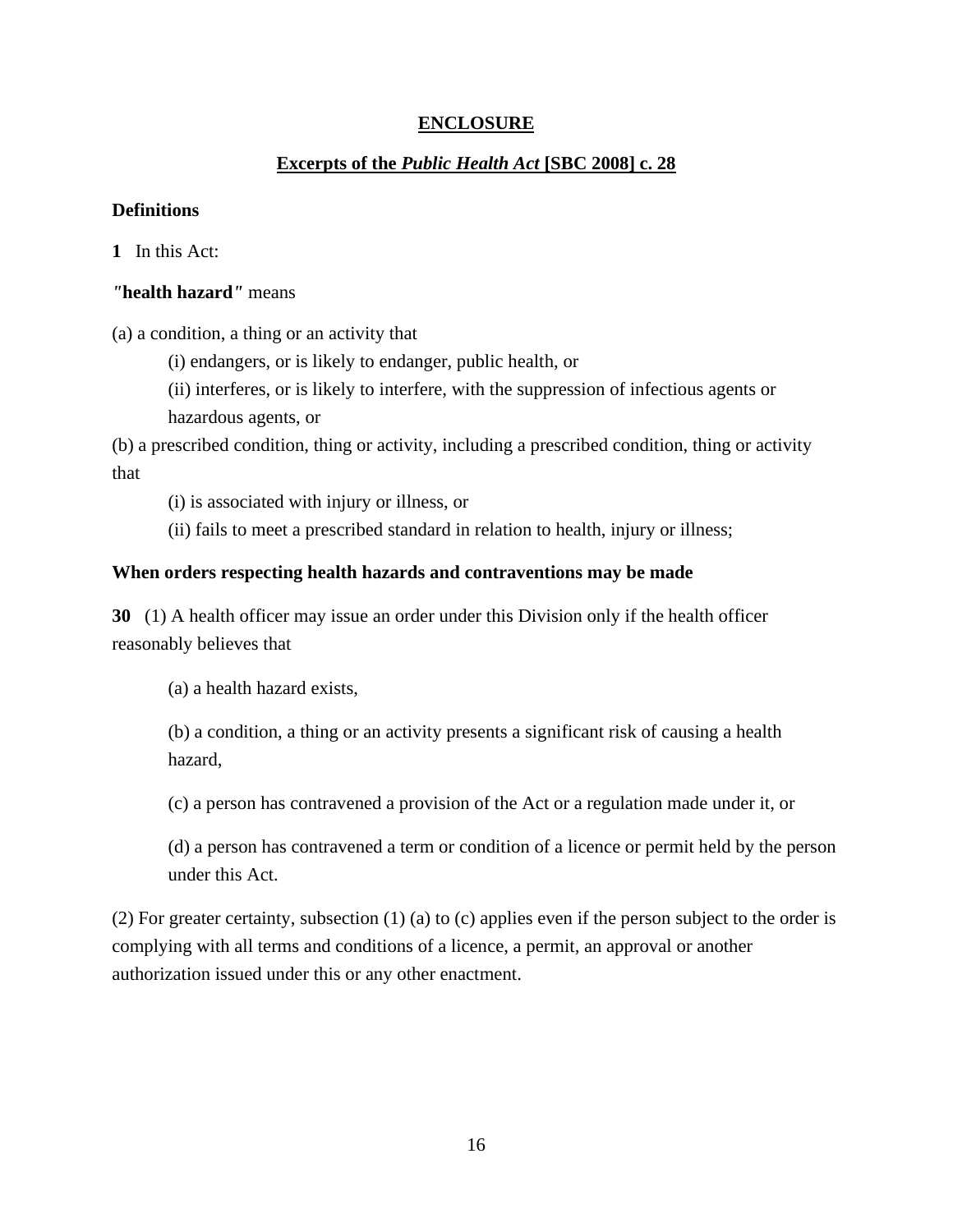### **General powers respecting health hazards and contraventions**

**31** (1) If the circumstances described in section 30 *[when orders respecting health hazards and contraventions may be made]* apply, a health officer may order a person to do anything that the health officer reasonably believes is necessary for any of the following purposes:

(a) to determine whether a health hazard exists;

(b) to prevent or stop a health hazard, or mitigate the harm or prevent further harm from a health hazard;

(c) to bring the person into compliance with the Act or a regulation made under it;

(d) to bring the person into compliance with a term or condition of a licence or permit held by that person under this Act.

(2) A health officer may issue an order under subsection (1) to any of the following persons:

(a) a person whose action or omission

(i) is causing or has caused a health hazard, or

(ii) is not in compliance with the Act or a regulation made under it, or a term or condition of the person's licence or permit;

(b) a person who has custody or control of a thing, or control of a condition, that

(i) is a health hazard or is causing or has caused a health hazard, or

(ii) is not in compliance with the Act or a regulation made under it, or a term or condition of the person's licence or permit;

(c) the owner or occupier of a place where

(i) a health hazard is located, or

(ii) an activity is occurring that is not in compliance with the Act or a regulation made under it, or a term or condition of the licence or permit of the person doing the activity.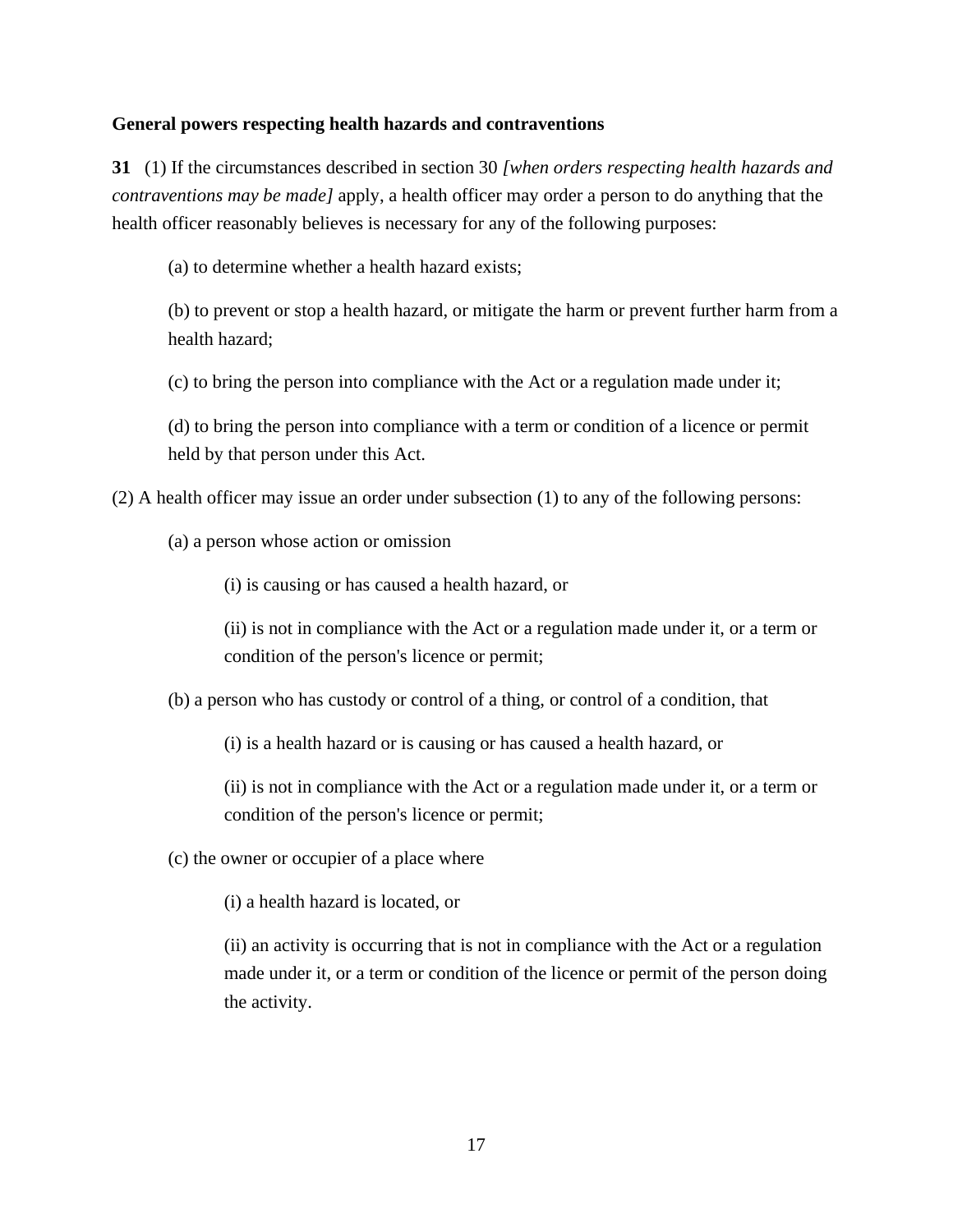#### **Specific powers respecting health hazards and contraventions**

**32** (1) An order may be made under this section only

(a) if the circumstances described in section 30 *[when orders respecting health hazards and contraventions may be made]* apply, and

(b) for the purposes set out in section 31 (1) *[general powers respecting health hazards and contraventions]*.

(2) Without limiting section 31, a health officer may order a person to do one or more of the following:

(a) have a thing examined, disinfected, decontaminated, altered or destroyed, including

(i) by a specified person, or under the supervision or instructions of a specified person,

(ii) moving the thing to a specified place, and

(iii) taking samples of the thing, or permitting samples of the thing to be taken;

(b) in respect of a place,

(i) leave the place,

(ii) not enter the place,

(iii) do specific work, including removing or altering things found in the place, and altering or locking the place to restrict or prevent entry to the place,

(iv) neither deal with a thing in or on the place nor dispose of a thing from the place, or deal with or dispose of the thing only in accordance with a specified procedure, and

(v) if the person has control of the place, assist in evacuating the place or examining persons found in the place, or taking preventive measures in respect of the place or persons found in the place;

(c) stop operating, or not operate, a thing;

(d) keep a thing in a specified place or in accordance with a specified procedure;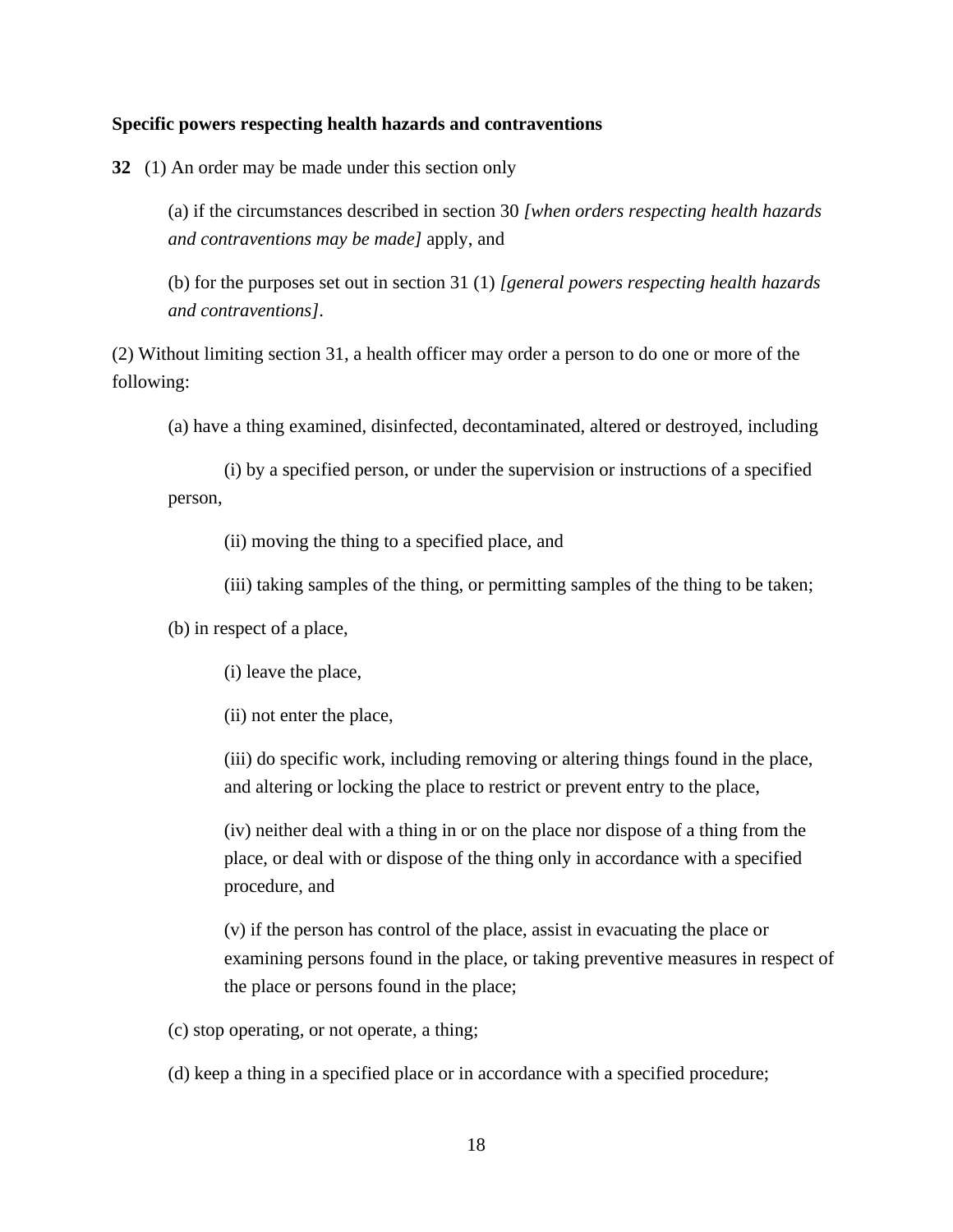(e) prevent persons from accessing a thing;

(f) not dispose of, alter or destroy a thing, or dispose of, alter or destroy a thing only in accordance with a specified procedure;

(g) provide to the health officer or a specified person information, records, samples or other matters relevant to a thing's possible infection with an infectious agent or contamination with a hazardous agent, including information respecting persons who may have been exposed to an infectious agent or hazardous agent by the thing;

(h) wear a type of clothing or personal protective equipment, or change, remove or alter clothing or personal protective equipment, to protect the health and safety of persons;

(i) use a type of equipment or implement a process, or remove equipment or alter equipment or processes, to protect the health and safety of persons;

(j) provide evidence of complying with the order, including

(i) getting a certificate of compliance from a medical practitioner, nurse practitioner or specified person, and

(ii) providing to a health officer any relevant record;

(k) take a prescribed action.

(3) If a health officer orders a thing to be destroyed, the health officer must give the person having custody or control of the thing reasonable time to request reconsideration and review of the order under sections 43 and 44 unless

(a) the person consents in writing to the destruction of the thing, or

(b) Part 5 *[Emergency Powers]* applies.

#### **Contents of orders**

**39** (3) An order may be made in respect of a class of persons.

#### **Duty to comply with orders**

**42** (1) A person named or described in an order made under this Part must comply with the order.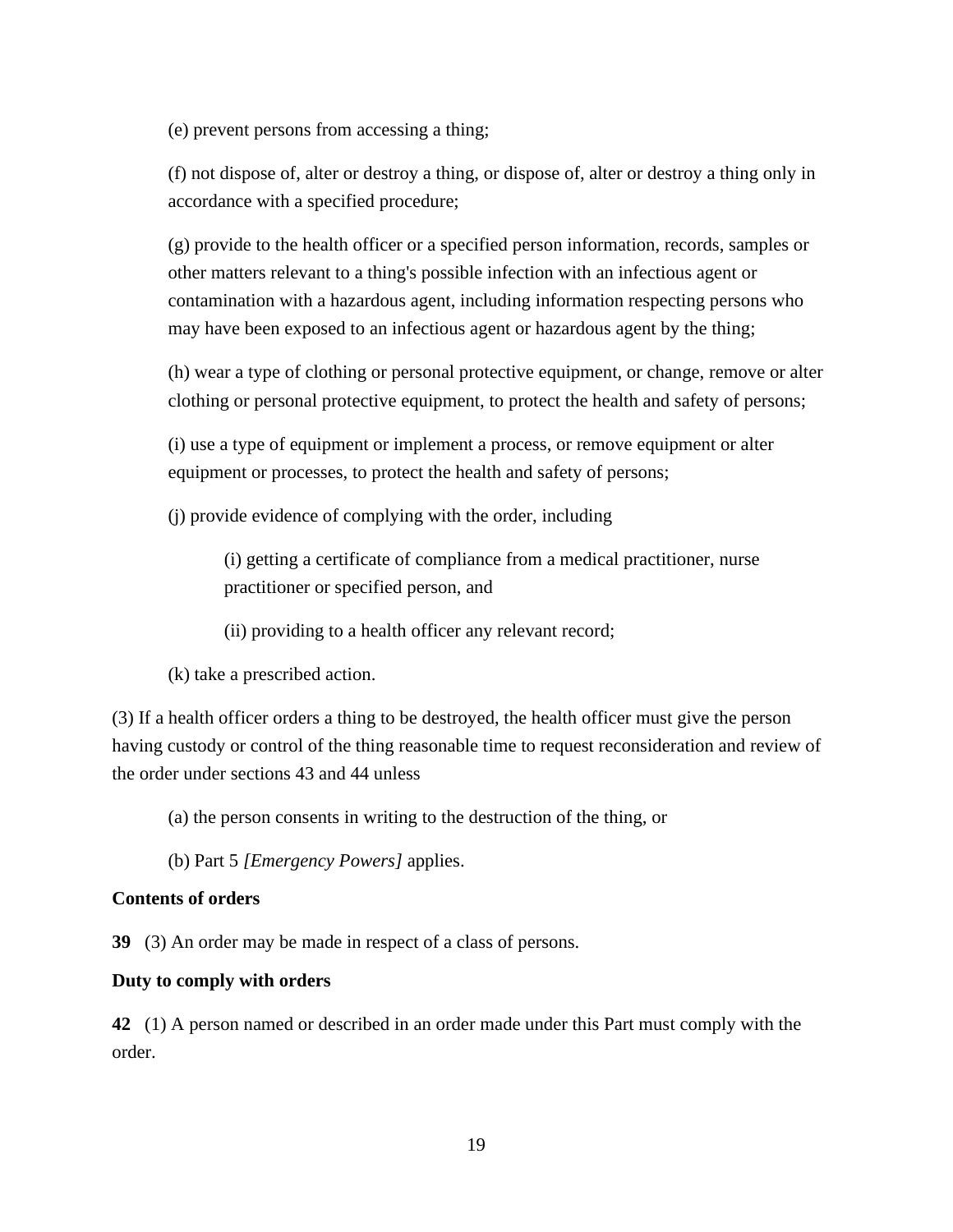(2) Subsection (1) applies regardless of whether the person leaves the geographic area for which the health officer who made the order is designated.

#### **Reconsideration of orders**

**43** (1) A person affected by an order, or the variance of an order, may request the health officer who issued the order or made the variance to reconsider the order or variance if the person

(a) has additional relevant information that was not reasonably available to the health officer when the order was issued or varied,

(b) has a proposal that was not presented to the health officer when the order was issued or varied but, if implemented, would

(i) meet the objective of the order, and

(ii) be suitable as the basis of a written agreement under section 38 *[may make written agreements]*, or

(c) requires more time to comply with the order.

(2) A request for reconsideration must be made in the form required by the health officer.

(3) After considering a request for reconsideration, a health officer may do one or more of the following:

(a) reject the request on the basis that the information submitted in support of the request

(i) is not relevant, or

(ii) was reasonably available at the time the order was issued;

(b) delay the date the order is to take effect or suspend the order, if satisfied that doing so would not be detrimental to public health;

(c) confirm, rescind or vary the order.

(4) A health officer must provide written reasons for a decision to reject the request under subsection  $(3)$  (a) or to confirm or vary the order under subsection  $(3)$  (c).

(5) Following a decision made under subsection (3) (a) or (c), no further request for reconsideration may be made.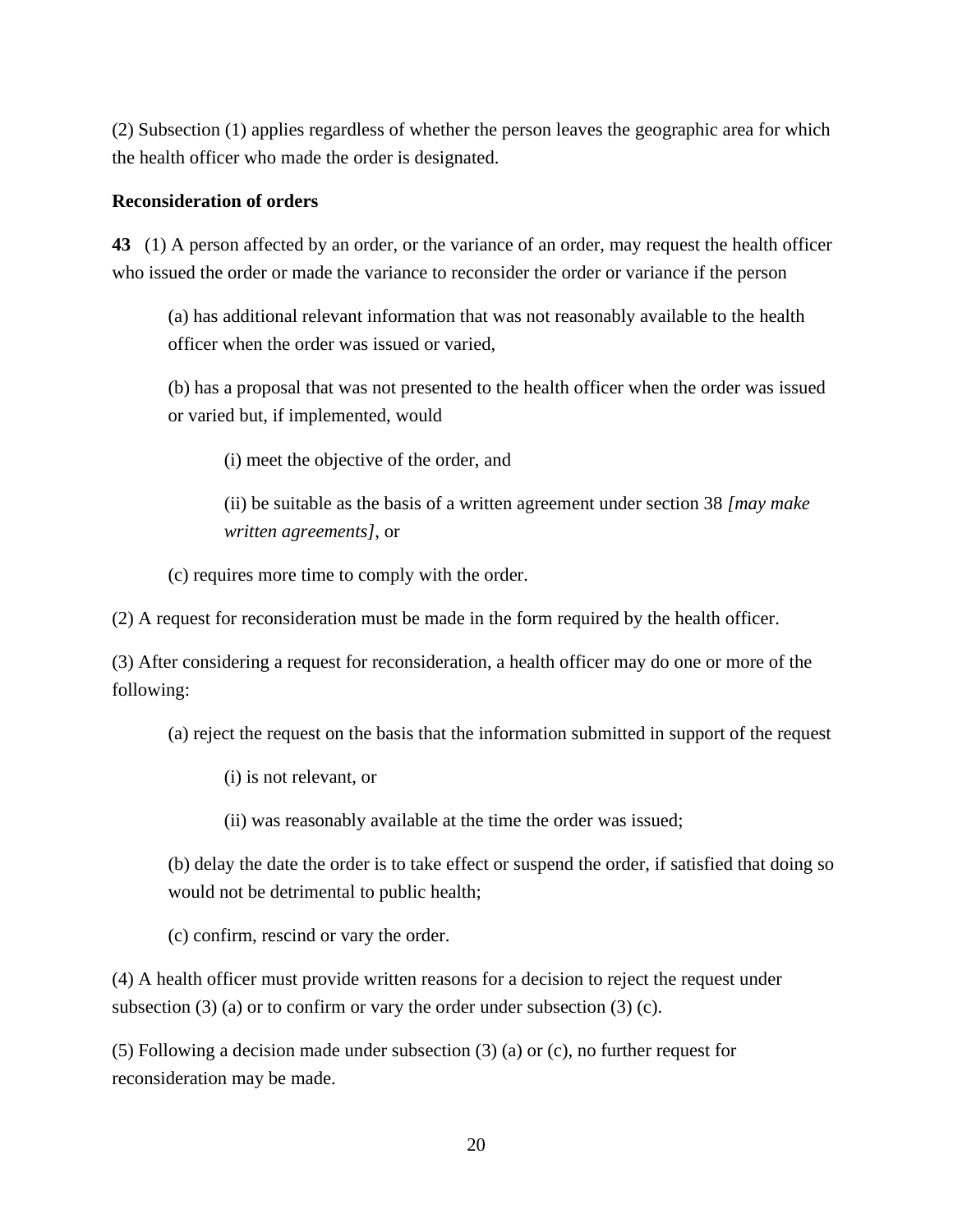(6) An order is not suspended during the period of reconsideration unless the health officer agrees, in writing, to suspend it.

(7) For the purposes of this section,

(a)if an order is made that affects a class of persons, a request for reconsideration may be made by one person on behalf of the class, and

(b)if multiple orders are made that affect a class of persons, or address related matters or issues, a health officer may reconsider the orders separately or together.

(8) If a health officer is unable or unavailable to reconsider an order he or she made, a similarly designated health officer may act under this section in respect of the order as if the similarly designated health officer were reconsidering an order that he or she made.

## **General emergency powers**

**54** (1) A health officer may, in an emergency, do one or more of the following:

(i) not reconsider an order under section 43 *[reconsideration of orders]*, not review an order under section 44 *[review of orders]* or not reassess an order under section 45 *[mandatory reassessment of orders]*;

## **Emergency preventive measures**

**56** (1) The provincial health officer or a medical health officer may, in an emergency, order a person to take preventive measures within the meaning of section 16 *[preventive measures]*, including ordering a person to take preventive measures that the person could otherwise avoid by making an objection under that section.

(2) If the provincial health officer or a medical health officer makes an order under this section, a person to whom the order applies must comply with the order unless the person delivers to a person specified by the provincial health officer or medical health officer, in person or by registered mail,

(a) a written notice from a medical practitioner stating that the health of the person who must comply would be seriously jeopardized if the person did comply, and

(b) a copy of each portion of that person's health record relevant to the statement in paragraph (a), signed and dated by the medical practitioner.